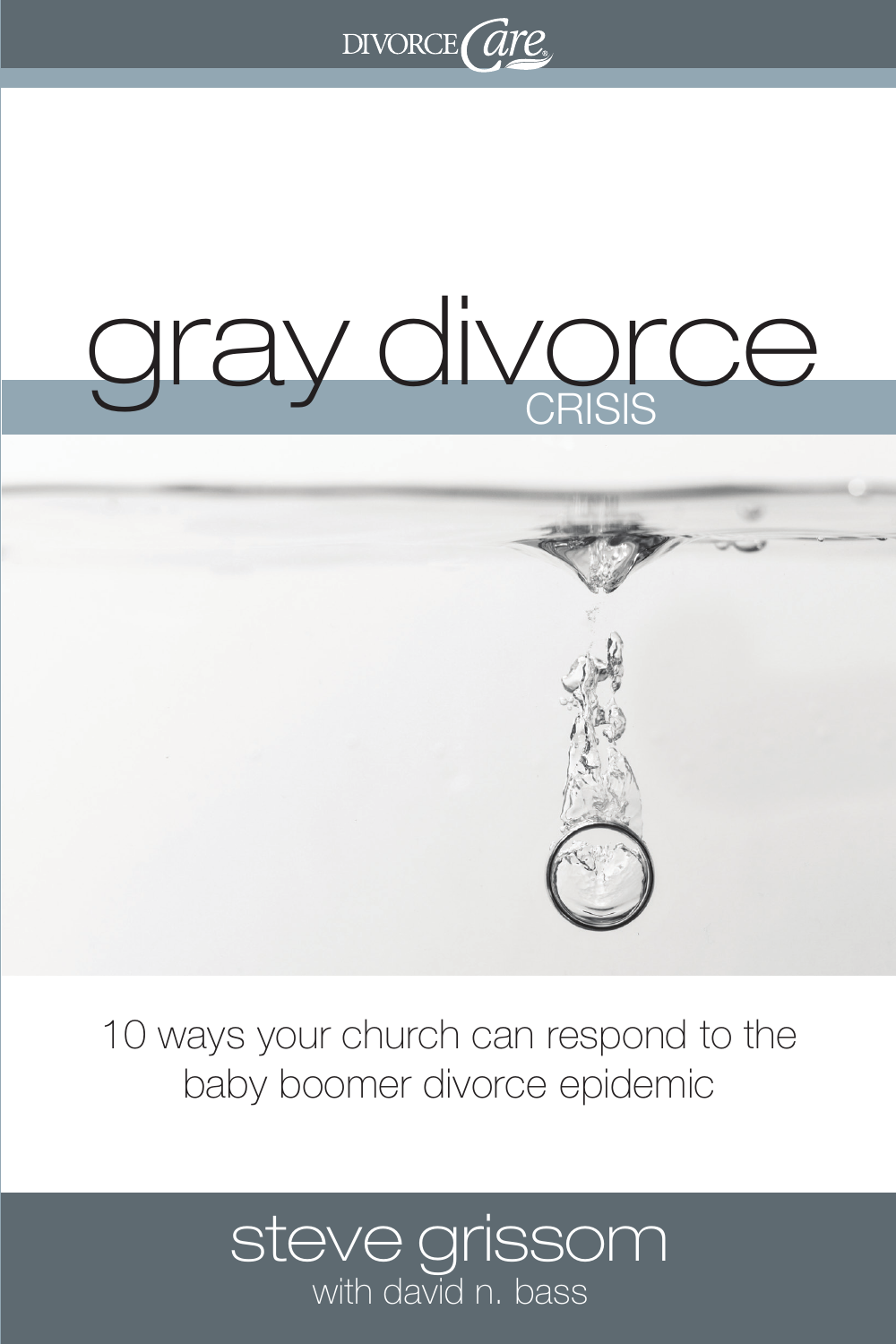

### © 2015 | DivorceCare

### DivorceCare.org

PO Box 1739 Wake Forest, NC 27588-1739 Phone: 800-489-7778 (US and Canada) International: 919-562-2112 Fax: 919-562-2114 Email: info@divorcecare.org Website: www.divorcecare.org

*Feel free to share this with others, but please don't alter any of the content when you do.*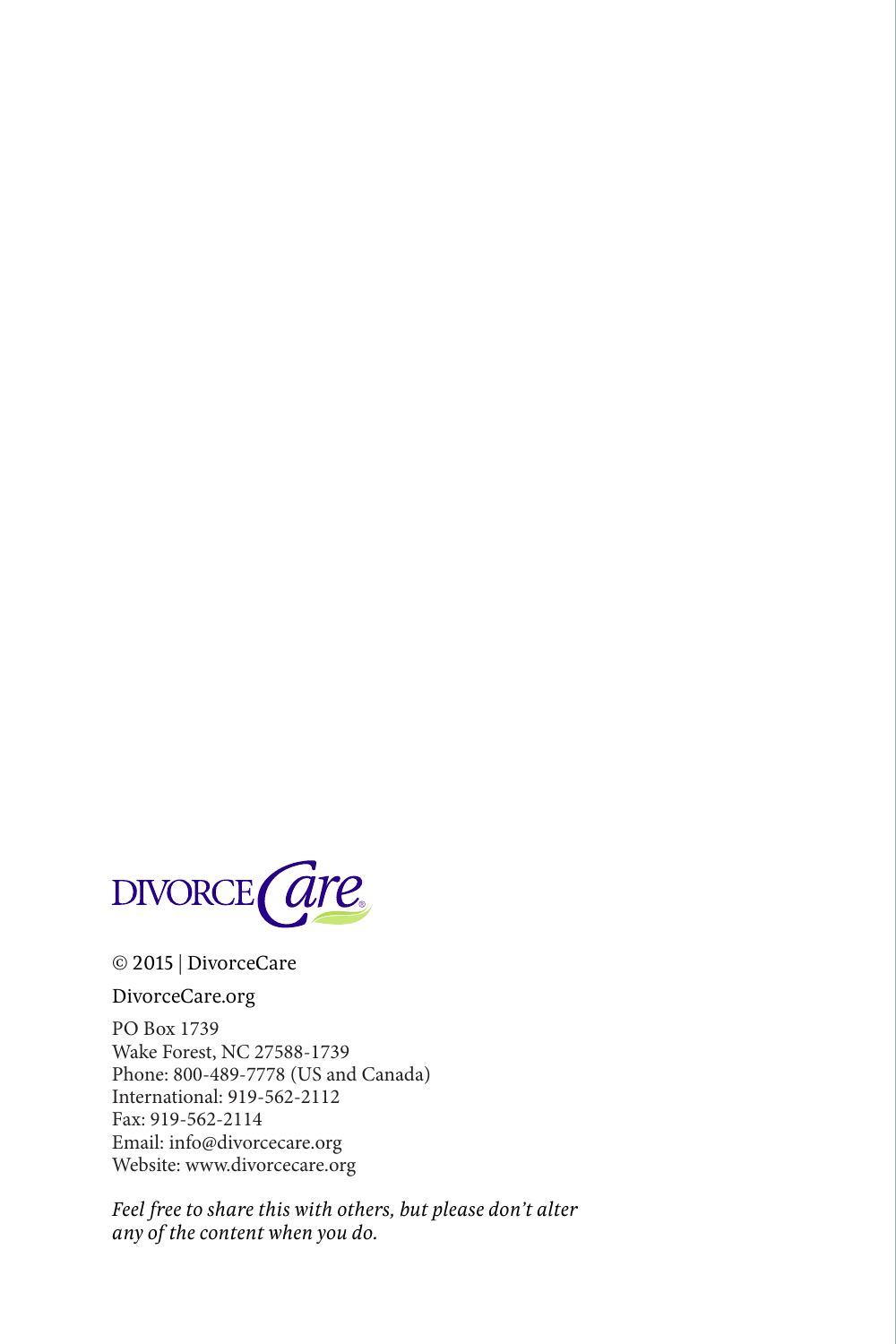# table of contents

**introduction v** how divorce has changed in america **1** gray divorce: why now? **5** what gray divorce means for baby boomers **13** how gray divorce damages churches **19** gray divorce: 10 ways your church can minister **23** how you can help young couples avoid gray divorce **31** are you ready to help people heal from the pain of divorce? **33** about the divorcecare experts featured in this book **35** about the authors **37**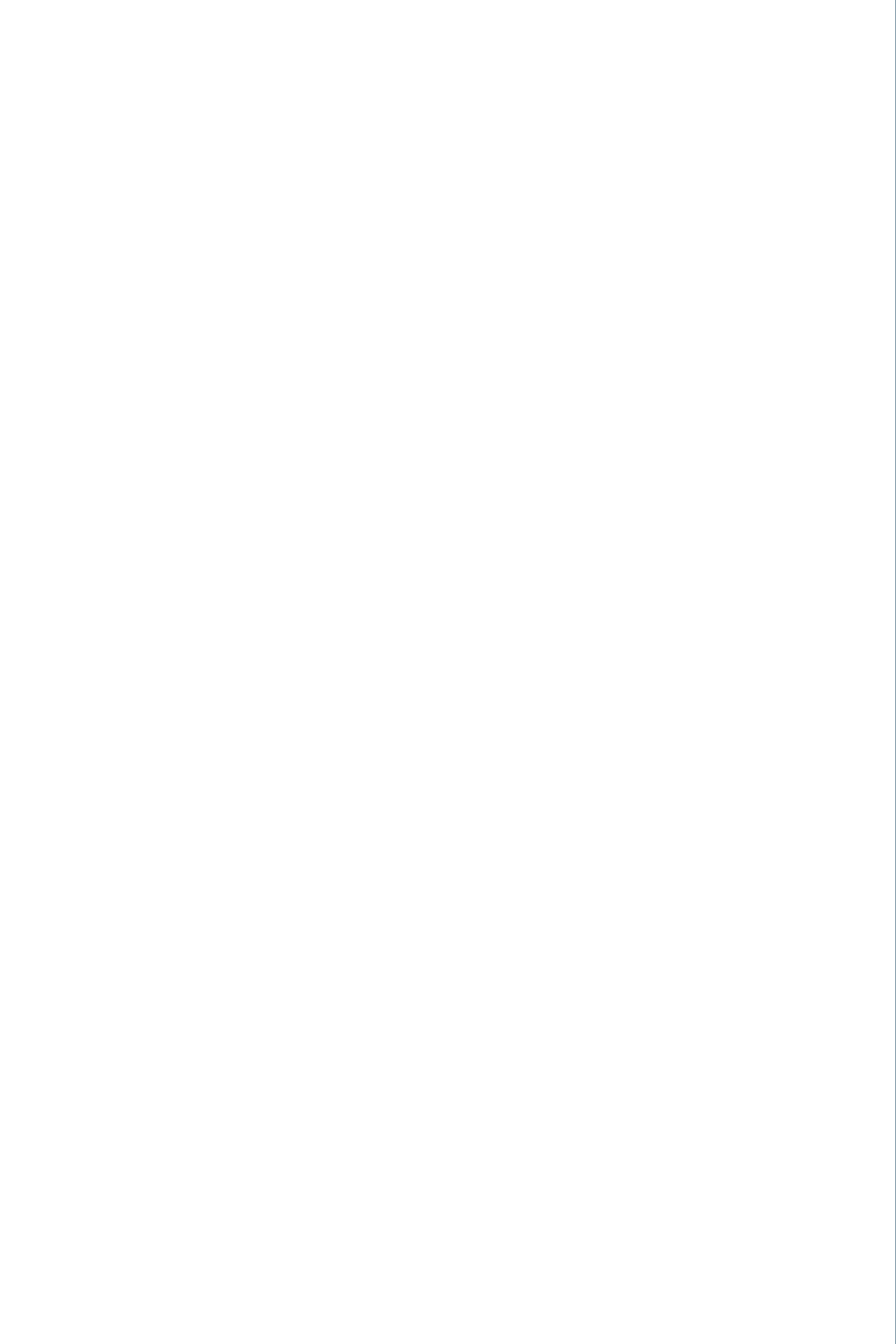

# introduction

I'm often asked that<br>question. After all, divorce rates are reportedly stabilizing and de-<br>clining. Many young people choose to cohabit rather than tie the<br>knot. Increasingly, lower income households opt for the cohabitati s divorce-recovery ministry still relevant? I'm often asked that question. After all, divorce rates are reportedly stabilizing and de- $\blacktriangle$  clining. Many young people choose to cohabit rather than tie the path as well. The net result: fewer marriages, fewer divorces, and seemingly fewer opportunities for ministry.

It's important to take these statistics with a grain of salt. Even as divorce rates have declined for some demographics, they have exploded for those over the age of 50—Baby Boomers who fall into the so-called "gray divorce" demographic. In fact, new research reveals the divorce rate of those over 50 in America has doubled during the past 20 years. This rapid increase in divorce among those nearing, at, or in retirement is a phenomenon unheard of in recent history.

Pastors, lay leaders, and church staff might struggle with what to do in this scenario: A marriage that lasted 20, 30, or even 40 years is over. Grown children (and grandchildren) are impacted. Retirement plans might be in disarray. Emotional wounds run deep.

That is the reason for this book. In the pages that follow, we'll take you on a thorough examination of gray divorce and its implications for church ministry. We'll explore what has caused gray divorce and some of the telltale markers of this trend. Then we'll jump into practical ministry approaches that your church can use to bring healing.

The need for ministry to those who experience gray divorce is significant. It will only grow in the coming years and decades. Our prayer is that this book will be the first step in your church's journey toward effective ministry.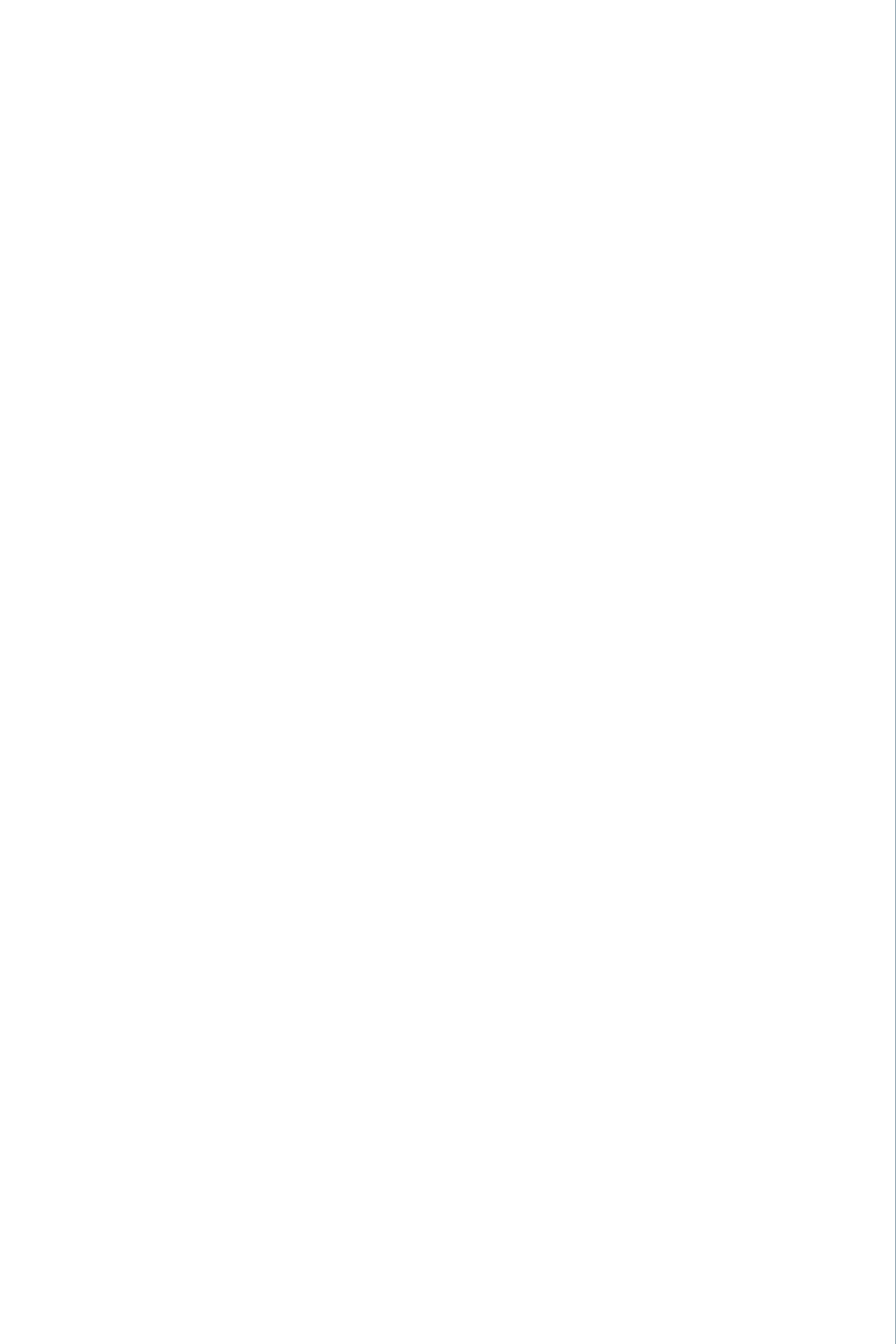### chapter one



# how divorce has changed in america

June 1, 2010, marked a surprising shift in the American under-<br>standing of divorce. On that day, former U.S. Vice President Al Gore Tune 1, 2010, marked a surprising shift in the American underand his wife, Tipper, announced the end of their marriage.

The news shocked their friends and the public at large. The couple had recently celebrated their 40th wedding anniversary. The Gores were in their early 60s and, to all appearances, headed toward their golden years together as a happily married couple.

But on June 1, all that changed.

The Gores' divorce is important because it's a microcosm of a larger pattern sweeping the United States—the "gray divorce" phenomenon, named because of the marked increase in divorce rates among those in their 50s, 60s, and even 70s. To outsiders, these are durable marriages that have lasted for years. Yet they are ending in divorce.

Even as divorce rates are falling for other demographics, they are rising for Baby Boomers (those born between 1946 and 1964). The divorce rate for those over the age of 50 in the U.S. doubled from 1990 to 2010, according to research from Bowling Green State University.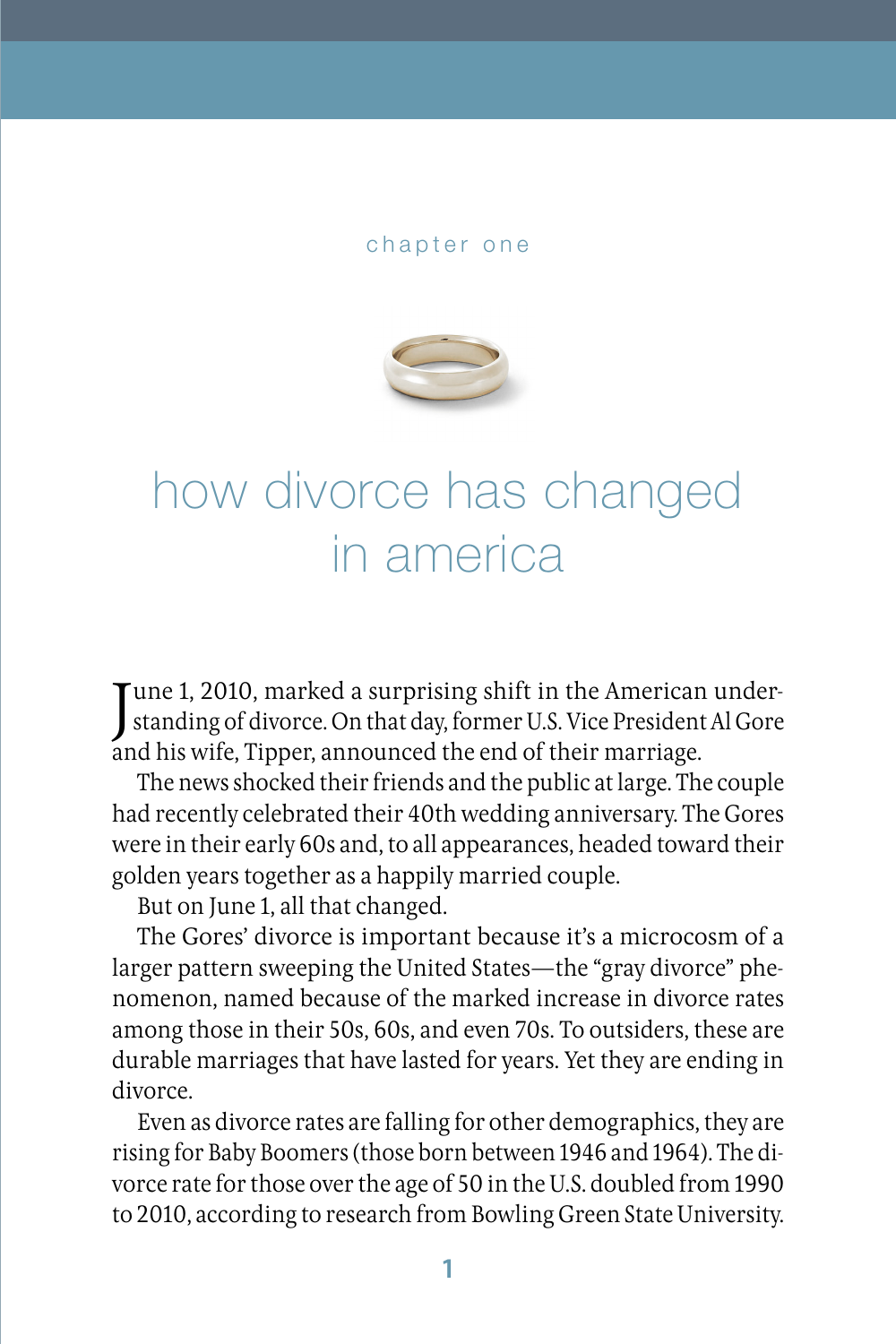"In 1990, fewer than 10 percent of U.S. divorces involved spouses age 50 or older," write authors Susan L. Brown and I-Fen Lin of Bowling Green's sociology department. "Today, more than 1 in 4 divorces involve older adults."



According to research from Bowling Green State University, the divorce rate for those age 50 and over rose from 4.9 divorced persons per 1,000 married persons in 1990 to 10.1 divorced persons per 1,000 married persons in 2010. Comparatively, the divorce rate for the general population declined from 19.0 per 1,000 married persons in 1990 to 17.9 in 2010.

Baby Boomers were the first generation to initiate widespread divorce as youth. Now, they are increasingly bringing divorce into preretirement and retirement years. Some of these adults are on their second or third marriages, while others are witnessing a marriage of 30 years or more falling apart.

The arrival of gray divorce has precipitated a revolution in the understanding of long-term marriages. Dr. Stephanie Coontz, a leading scholar and writer who studies the family, said the institution of marriage has "changed more in the past thirty years than in the previous three thousand."

"The layers of loss are huge in gray divorce," said Laura Petherbridge, an international speaker and author on relationships and family. "And they're always huge for people going through divorce, but for seniors it's exacerbated."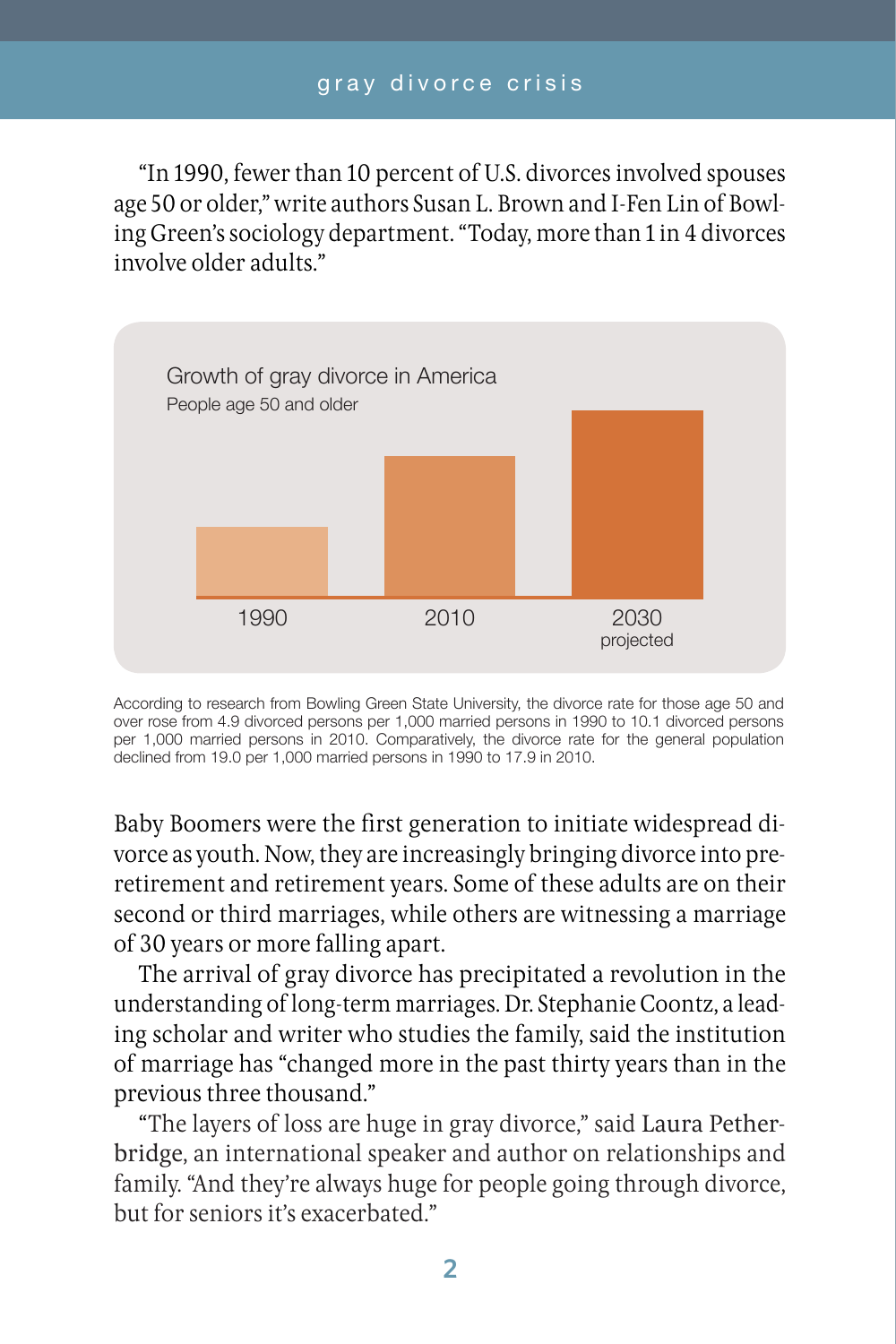This growing phenomenon of gray divorce forces churches to ask three questions:

- Why is it happening?
- • What are the unique struggles of people who divorce late in life?
- What can church ministries do about it?

In this book, we'll explore the current gray divorce landscape in the United States. Then we'll delve into how churches can minister to families enduring this life crisis with the truths of the Bible—always with the goal of restoring what has been lost and protecting what exists now.

Counselor and author Dr. Ramon Presson uses a Beatles song to illustrate the pain that gray divorce is causing. Released in 1967, the song "When I'm Sixty-Four" contains this haunting lyric:

> *Will you still need me, will you still feed me, when I'm sixty-four?*

"For the Baby Boomer generation, the unfortunate answer to that question is increasingly no," said Presson.

•••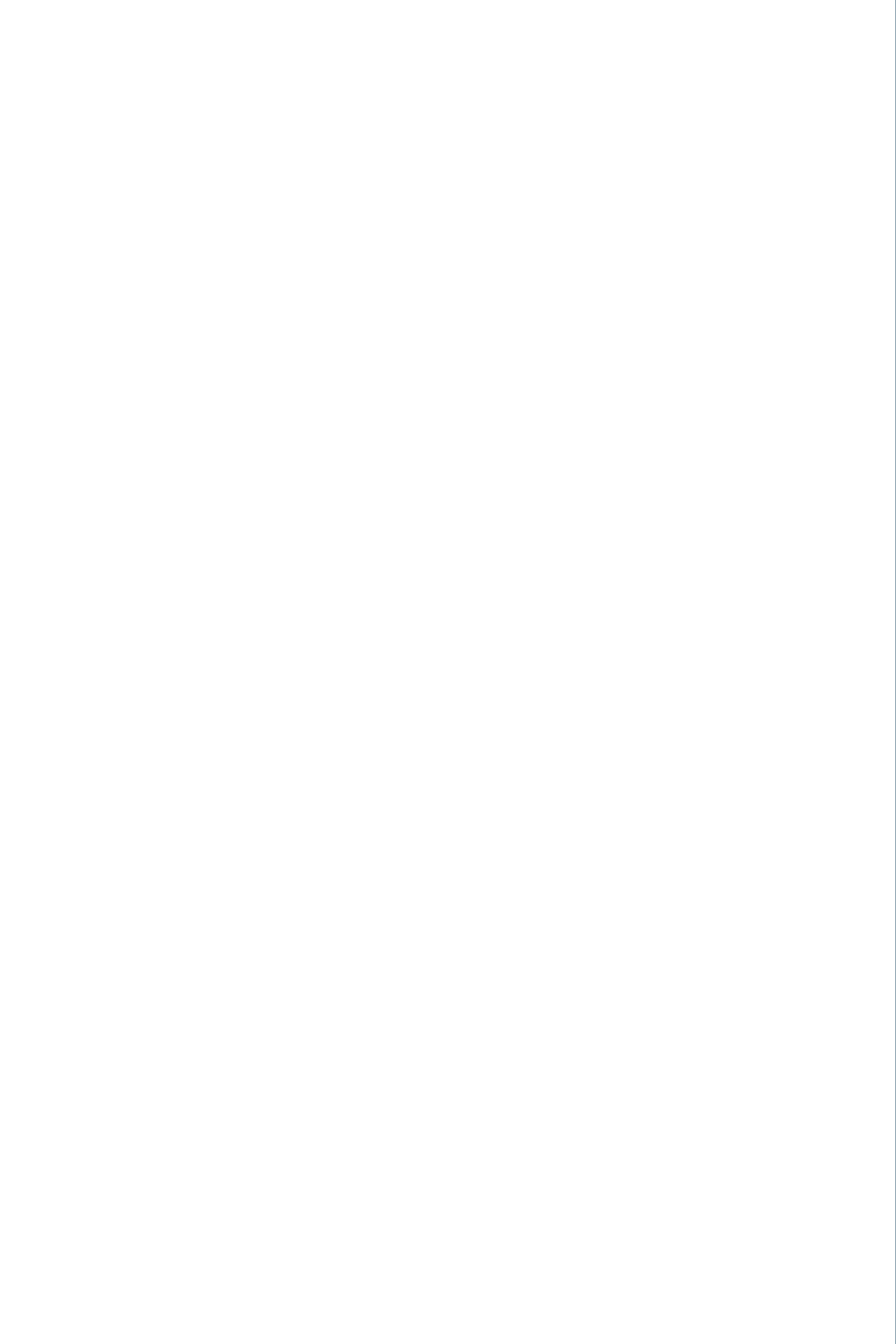### chapter two



# gray divorce: why now?

The U.S. divorce rate has leveled after reaching a peak in the early<br>1980s. That's caused many cultural observers to celebrate. What gets lost in the woods is that young people are choosing to cohabit rather than marry, which artificially reduces the divorce rate. And the divorce rate would be far less today if so many older adults weren't getting divorced.

A variety of factors have contributed to the rise of gray divorce. In many instances, one common thread exists—a couple, gradually but inevitably, grows apart over time.

"They share the same house, the same finances, but in the morning one goes off in one direction, the other goes off in the other direction, and they really haven't developed anything in common," said Dr. Robert DeVries, a marriage expert and professor emeritus of church education at Calvin Theological Seminary.

*"After 24 years of marriage, my wife was not interested in being married anymore."* — Jim

**5**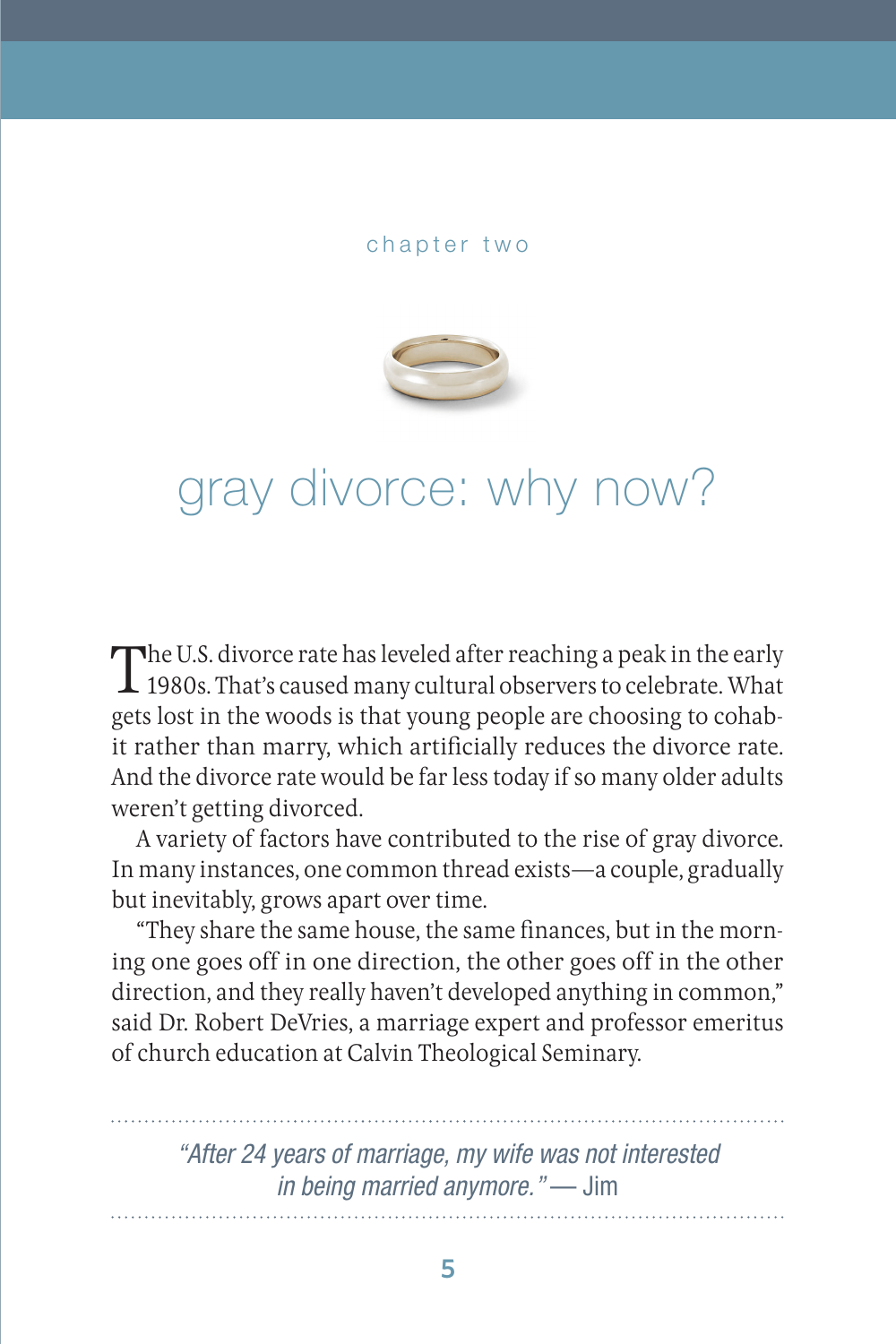Presson describes the transition this way—a couple morphs from companions and lovers rooted in commitment to roommates and co-managers rooted in a more business-like arrangement. "People face the question, 'Is this what I'm settling for—this marriage of disconnection?'" he said.

Similarly, Dr. Linda Mintle, an author and licensed marriage and family therapist, notes that individuals are often taken by surprise in a gray divorce because it happens gradually and a single explosive event often doesn't precipitate it.

"It creeps up in the relationship," she said. "Husband and wife become emotionally distant. And that emotional distance, we know, is the number one predictor of divorce."

What follows are eight reasons why Boomer divorce rates have mushroomed during the past few years. Understanding these will help as you gauge how best to minister to those involved.

# 1. empty nest and "boomerang" kids

The empty nest is one of the most identified reasons for gray divorce. A common scenario involves a couple whose marriage has become child-centric. When the children leave, husband and wife realize they no longer share common goals, interests, and pursuits. Or issues that were left unresolved for years resurface in unexpected ways.

Over time, the flame might dissipate in a couple's relationship as they become absorbed in their separate jobs, hobbies, or other activities. Kids moving on can be a major life disruption. The result: divorce.

*"He made up his mind that he was just there for the children. So he lasted until our youngest was almost 18 years old."* — Teri

The empty nest can also crumble the one thing that held a marriage together: kids. With parental responsibilities no longer present, divorce becomes a seemingly easy way out.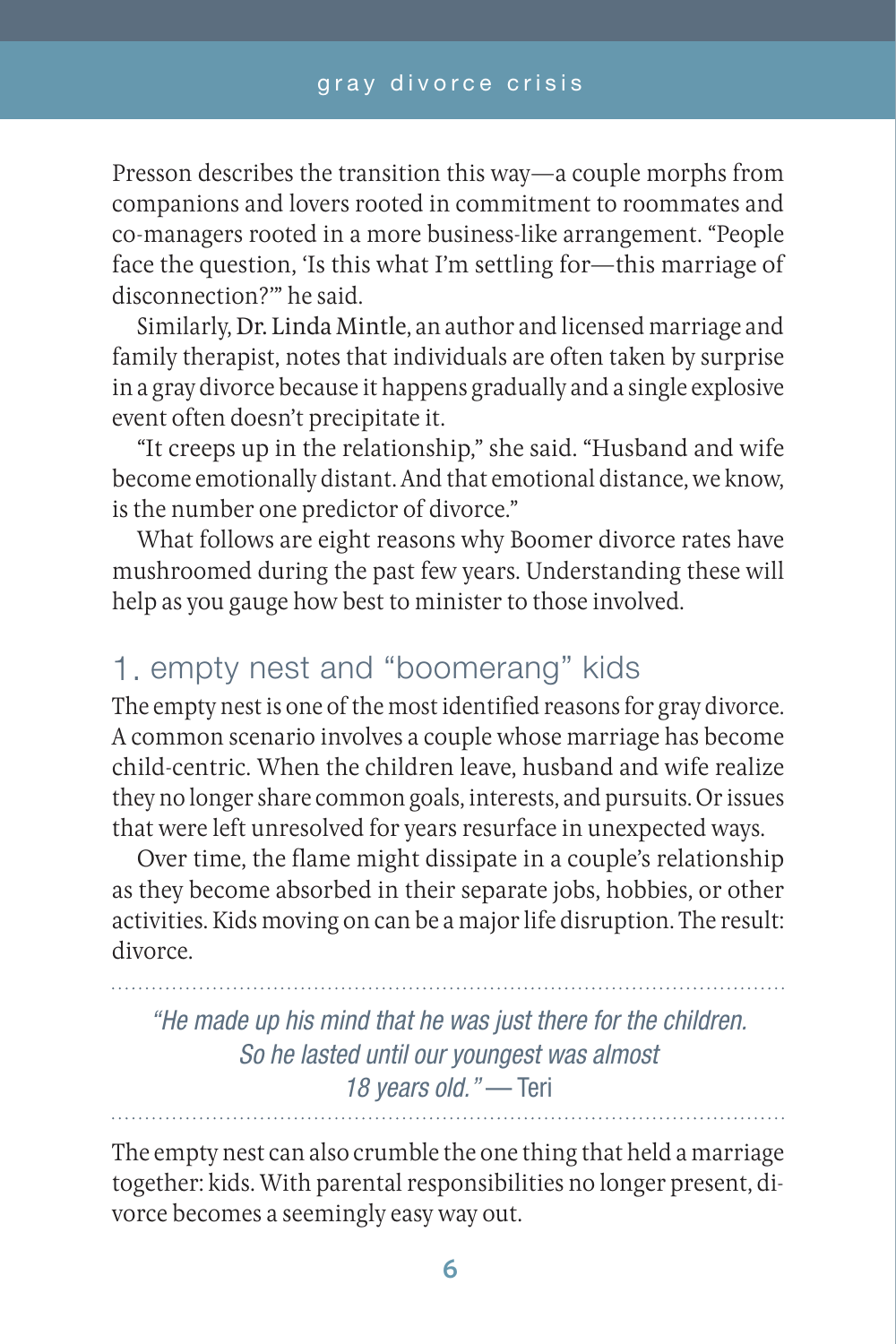*"Not only was I an empty nester, but I had also lost the one man I thought I would be with the rest of my life."* — Sherry

Some couples experience stress on the other end of the spectrum when so-called "boomerang kids" return home after finishing college or struggling to find a job. In 2012, the Pew Research Center reported that three in ten young adults between the ages of 25 and 34 have returned home to live with mom and dad.

"We're failing as a generation to help kids leave the nest permanently," said Dr. Susan Zonnebelt-Smeenge, an author and licensed clinical psychologist. "That can become a stress point for older couples."

# 2. retirement and more time together

It might seem odd, but retirement can threaten a marriage. The stress of a day job is gone, but the stress of being together 24/7 puts a strain on many relationships.

"Retirement can be suffocating," noted Petherbridge. "You realize that your spouse is now with you 24 hours a day, seven days a week, and it's driving you crazy."

Couples might also fight over what to do with their newfound time. One might want to travel the world while the other would prefer to plant a garden and read. If a couple can't navigate the new dynamic of increased time together and expectations of what retirement means, separation or divorce often results.

# 3. increased life expectancy

Older adults are living longer than ever—sometimes enjoying an entire second lifetime after their kids leave the nest. A Baby Boomer who reaches the age of 65 can expect to live for another 20 years on average. This longevity frequently prompts married couples to question their vows and whether they want to spend their golden years with their current spouse. An emphasis on self-actualization, a popular goal among Baby Boomers, also plays a role.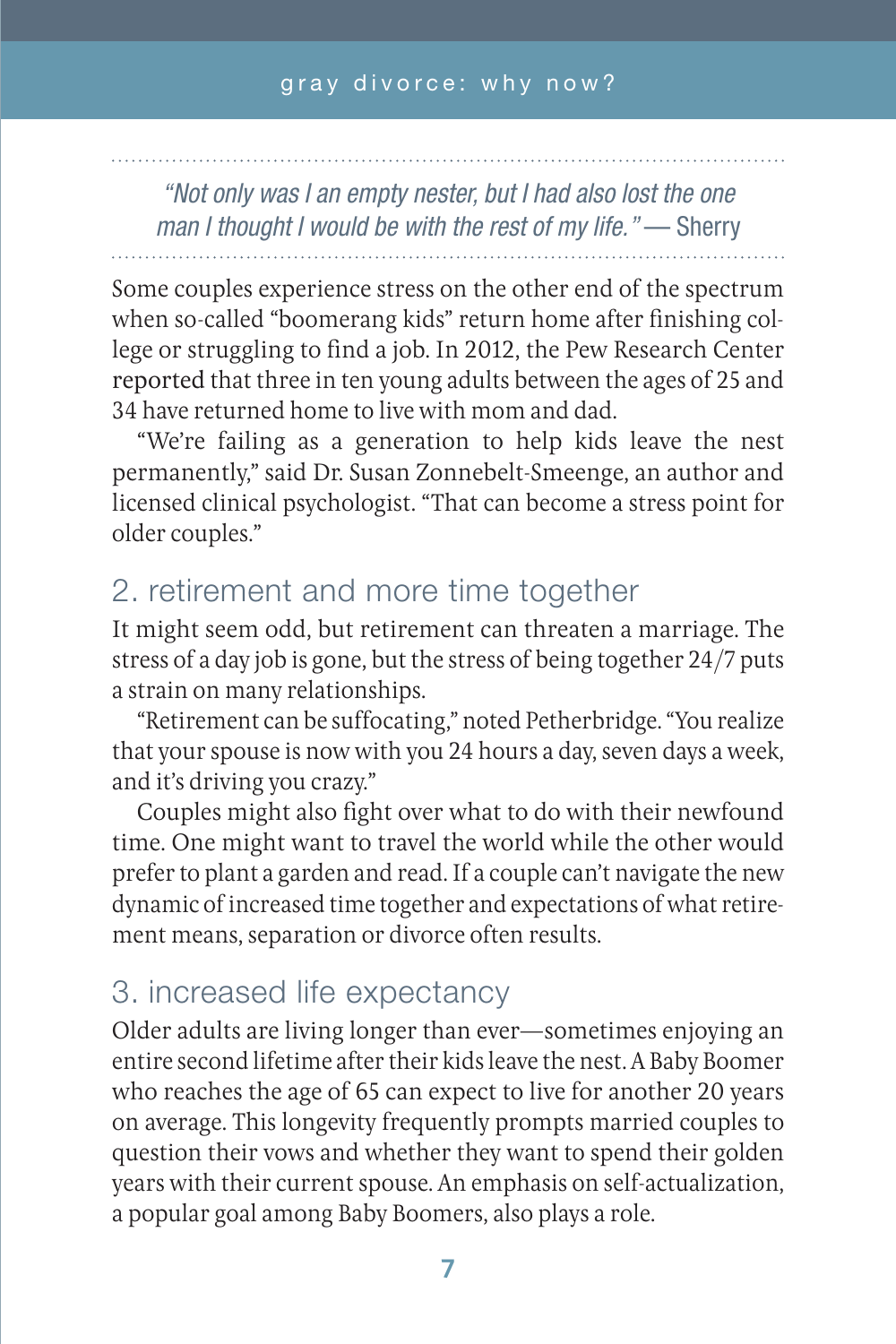"This sounds really bad, but instead of dying, people are divorcing," said Mintle.

Along with increased life spans comes the reality that Baby Boomers "are feeling their mortality," she said. "They want to get more out of their lives." That, mixed with a cultural emphasis on happiness above covenant, has fed the gray divorce trend.

4. unresolved conflict left to fester for decades Writing in her book *Calling It Quits: Late-Life Divorce and Starting Over,* Deirdre Bair says, "The path to divorce seems to have been paved with a steady accumulation of insults or abuses (mental or physical) throughout the marriage until they reached a single, defining moment when they knew they 'just wanted out."

*"We struggled for years trying to hold it together."* — Lane

Petherbridge notes that this can be particularly common in Christian marriages, where sweeping conflict, difficulty, and even abuse under the rug can be seen as the "loving" thing to do.

"For years, a couple might not address the truth of what's going on in their marriage," she said. "It could include a history of neglect, abuse, or alcoholism. Then, suddenly, in their senior years it all comes to a head."

> *"Through the years we grew apart, with increasing resentment and increasing disrespect."* — Suzanne

In his own counseling practice, relationship expert Dr. Les Carter has also witnessed this pattern. "Inevitably when I counsel people who are contemplating a divorce after the age of 50, I find there's a long-term pattern of poor conflict resolution and emotional emptiness," he said.

Counselor and author Leslie Vernick describes the emotional pathway that many wives take after years of unresolved conflict: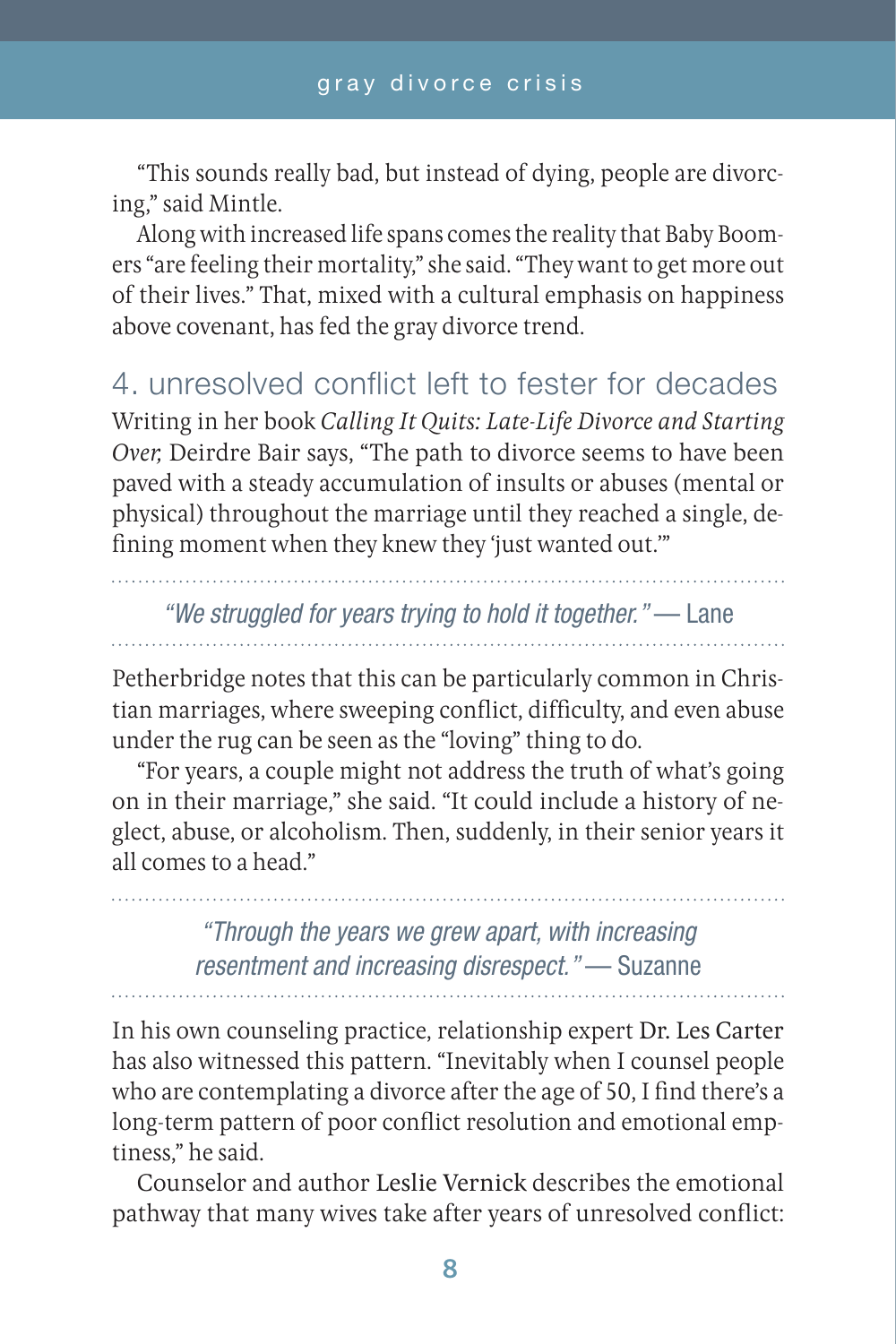"They're really tired," she said. "They've tried talking, praying, going to church, getting him to go to counseling. They've tried everything they know to do."

# 5. a tragic (or major) life event

In *Calling It Quits,* Bair identifies the stories of some women who initiated a divorce after experiencing a life tragedy, such as a car wreck or the injury of a child. The disruption caused them to take a second look at their marriages.

Similarly, Petherbridge notes in her book *When "I Do" Becomes "I Don't"* that the death of a parent can be the catalyst for marital breakdown and divorce.

"Counselors say the death of a parent highlights our own mortality," she writes. "When we realize we won't live forever, some people respond by thinking, 'I'd better get out there and see what I've been missing.'"

"When a husband loses his dad—especially if there are unresolved issues with the father—it's very common to see him go into a deep depression and want out of his marriage," Petherbridge adds.

# *"My sister had just passed away from cancer."* — Kathy

DeVries identifies the death of a child as another trigger. "The statistics of divorce among those couples who experience the death of a child—even if it's an adult child—rises significantly because they don't understand each other's grief journey and they don't understand each other," he said. "I think that's where a lot of couples find that pressure. They don't know how to handle it, so they turn and walk away."

# 6. continued cultural acceptance of divorce

It goes without saying that divorce doesn't carry the same cultural stigma that it did 50 years ago. Society's view of the "good marriage" is based on self-fulfillment, not covenant.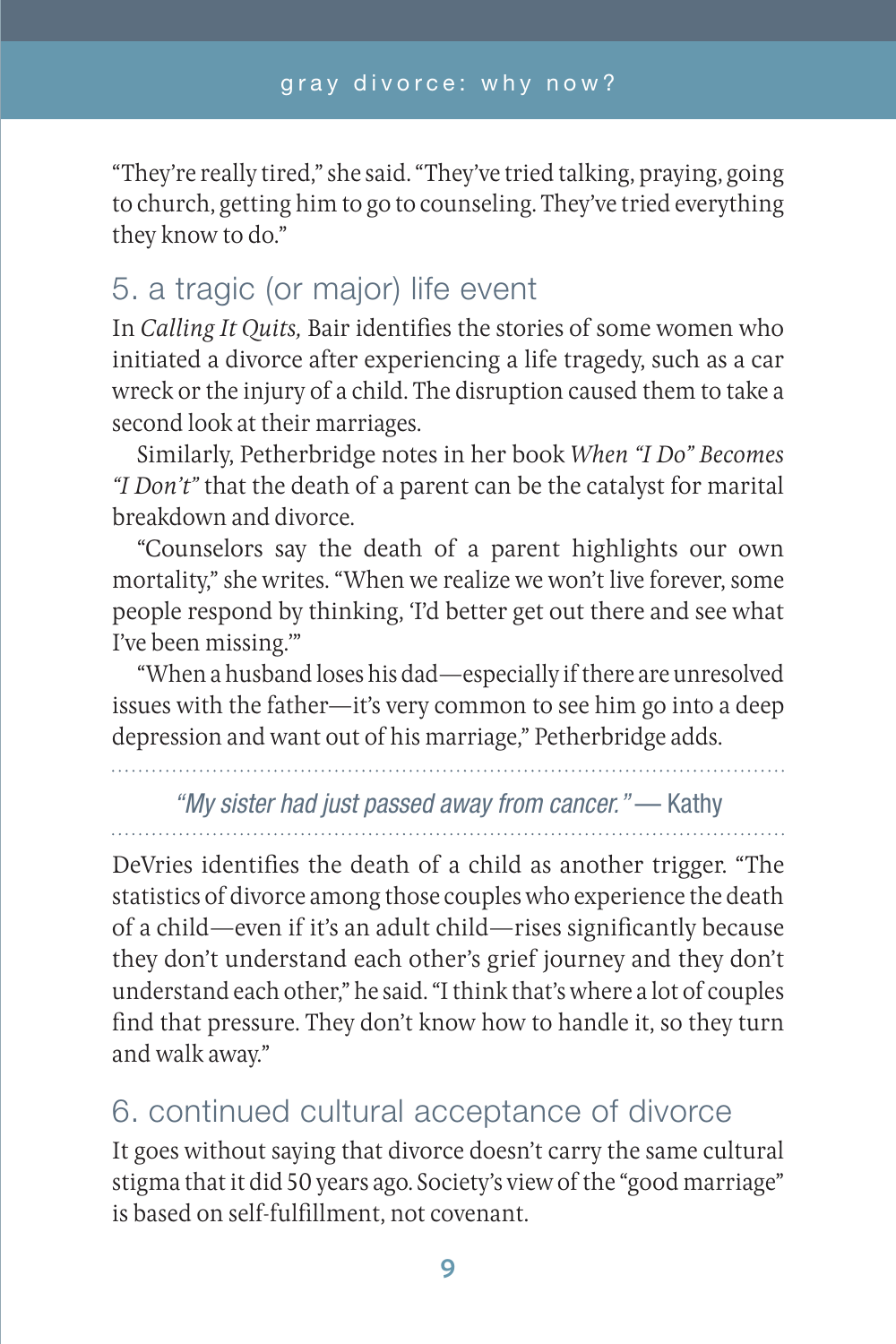"People don't value being a mom, a great dad, over having their personal needs met," said Mintle. "That has been a cultural shift."

Among personal reasons for gray divorce, one of the top reasons is the sentiment, "You only live once; this is my opportunity to be happy."

Paradoxically, cultural expectations of what marriage should entail—the fantasy version of continual bliss, sexual ecstasy, and perfect understanding—puts added pressure on existing marriages. The grass often seems greener on the other side of the fence, and, in general, culture doesn't look down on those who choose to leap over.

Advances in technology have also presented unparalleled opportunities for "shopping the market." Baby Boomers are one of the top emerging demographics that frequent dating websites.

In addition, the explosion of social media can facilitate connections with old flames or open new opportunities for romantic relationships. And it's clear that the growth of Internet pornography—and resulting spike in addiction—is wreaking havoc in many marriages.

Importantly, declining religious involvement in America has contributed to gray divorce (and divorce rates in general). In 2012, the Pew Research Center tracked the continued rise of Americans who do not identify with a particular religion—then accounting for onefifth of all adults. Declining emphasis on a personal relationship with Jesus Christ, daily walk with God, and adherence to biblical principles have fed divorce rates.

# 7. more economic independence and opportunity for women

It's estimated that women initiate two-thirds of gray divorces. Compared to past generations, today's women don't need to remain in a marriage in order to survive economically. In some cases, they might even be the primary breadwinner.

"Economically, women have more options today, so that makes them less reluctant to leave an unfulfilling relationship," Mintle said.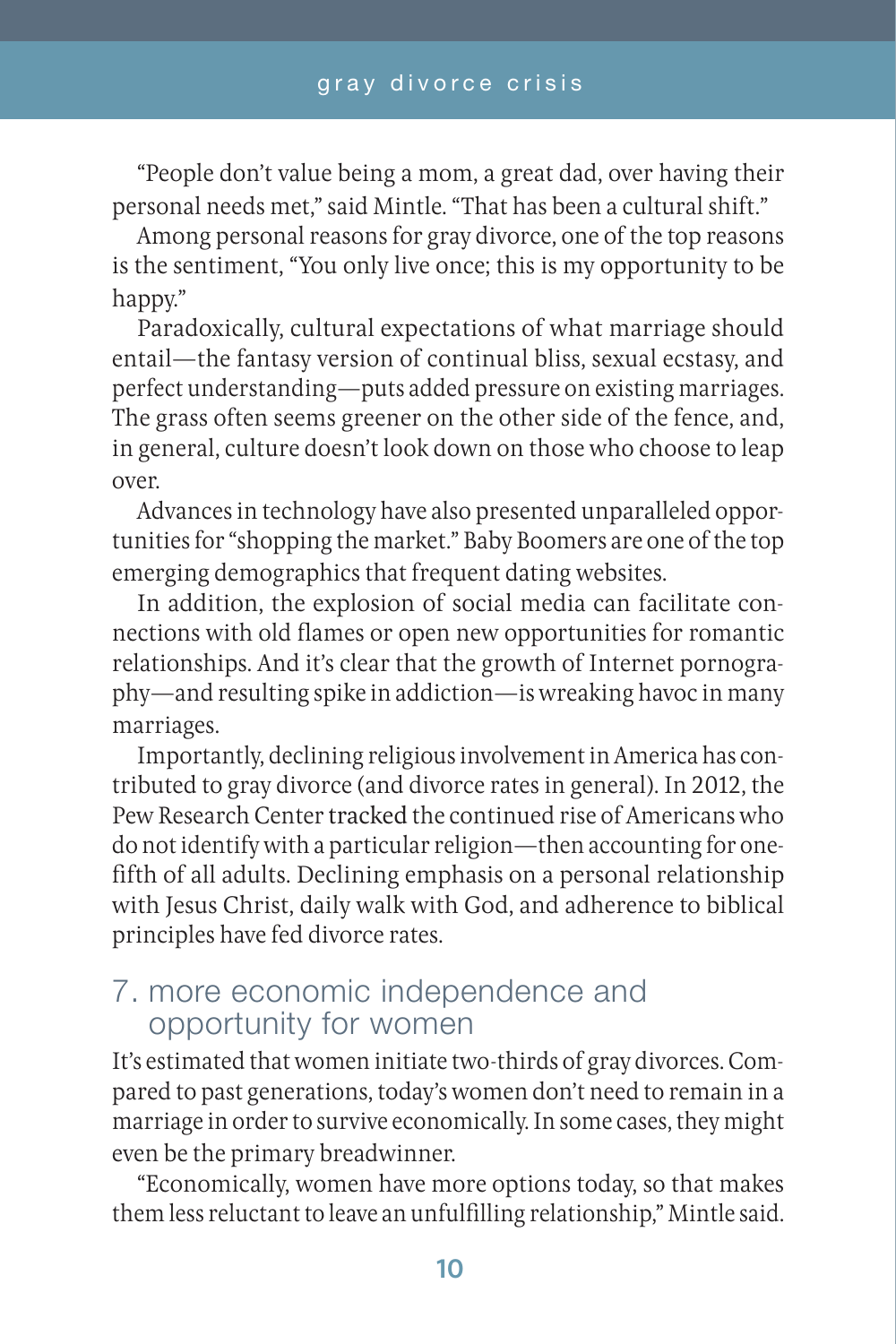# *"She became involved with another man that she knew from her youth."* — Jim

In general, men might be more likely to go along with a relationship that is less than ideal, while women have a better sense of the integrity of the relationship.

"Women have long been more sensitive to—or less tolerant of—a mediocre relationship than men," Stephanie Coonz, a family history teacher at Evergreen State College in Washington State, told *The New York Times.* "With their increased work experience and greater sense of their own possibilities, they are less willing to just 'wait it out.'"

# 8. a transient and mobile society

Americans are a nation of movers. While frequent relocations expand economic opportunity in many instances, they also diminish long-term community ties. Many older Americans choose to relocate for retirement; they might be separated from kids, grandkids, and the community they've become accustomed to.

"Society has become more transient," writes Petherbridge. "The result is less connection to the children and grandchildren, which makes it easier to walk away from the spouse and family."

•••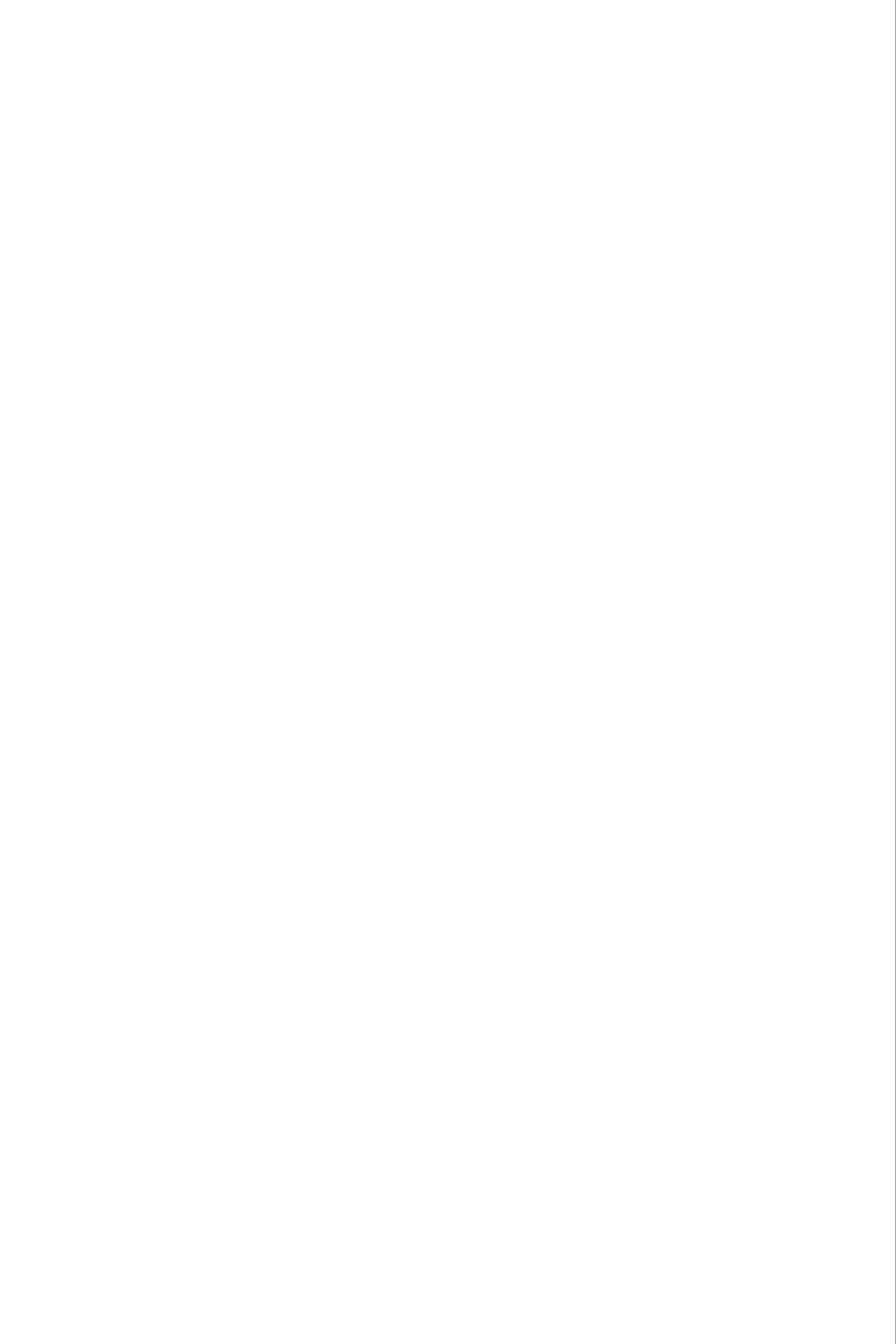### chapter three



# what gray divorce means for baby boomers

Divorce is a tragic life event at any age, but gray divorce has its<br>own set of implications. In this next section, we'll explore the<br>unique that divorce at the second has a set  $50$ unique impact of divorce on those over the age of 50.

Any individual involved in a divorce faces the factors identified here, but we've explored each topic with the unique bent of an individual caught in a gray divorce.

For instance, divorce always results in financial upheaval and, frequently, hardship. But the strain is acutely felt for those nearing retirement. A lifetime of savings is on the line, even as health might be deteriorating. The emotional wounds and family fallout can also be more critically felt after the end of a long-term marriage.

•••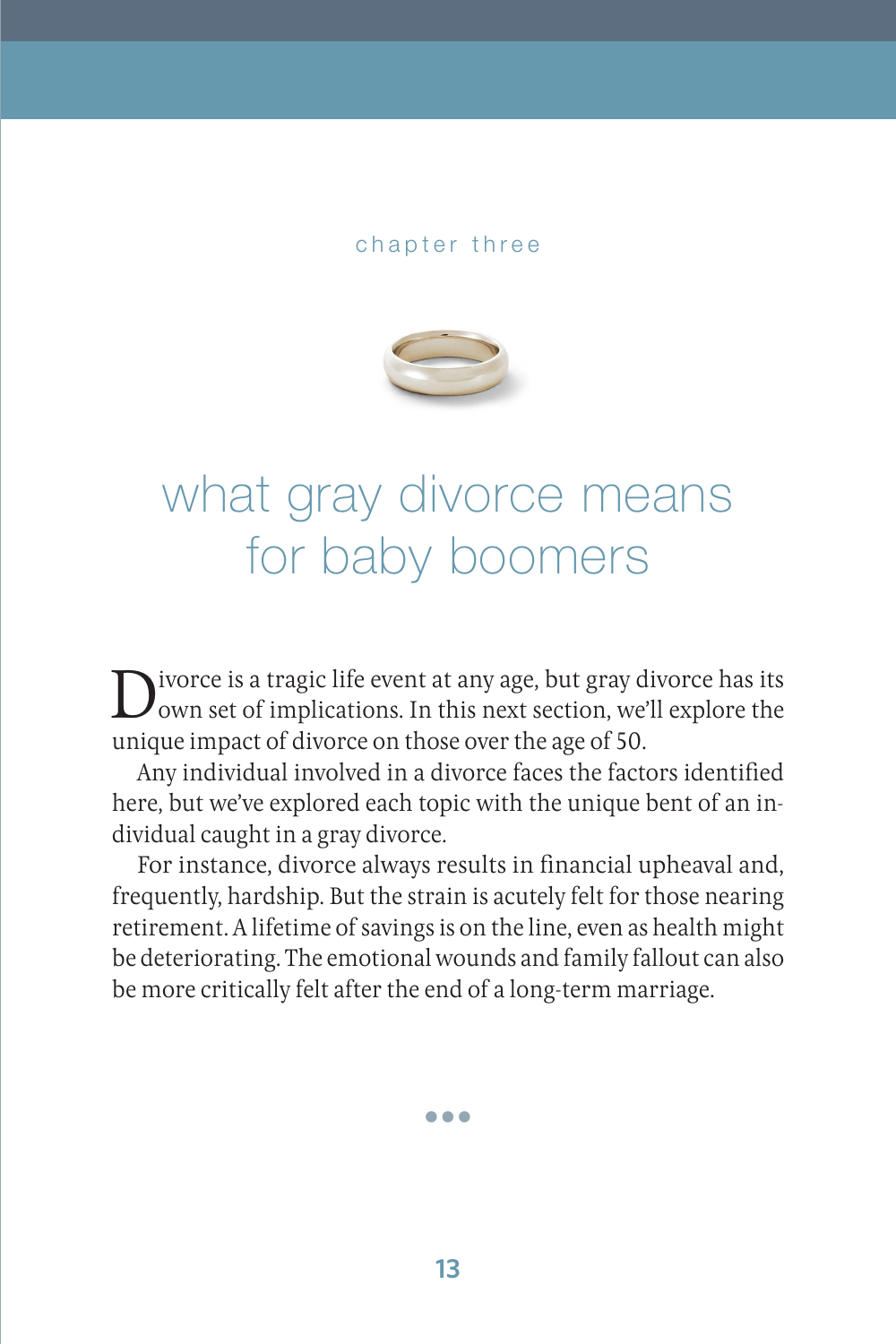Here are seven key realities that people involved in gray divorce face.

# 1. loss of financial security, retirement income, and health insurance

A couple might have saved jointly for decades. Now facing a divorce, they have to divide their assets—including what could be a sizeable retirement nest egg. A fast-approaching comfortable retirement could now be in jeopardy after a split.

Division of the nest egg is only the beginning. The couple must now learn to live separately, including shouldering the entire burden for housing, food, utilities, and transportation.

"When couples divorce in later life, there are fewer years ahead of them than behind, meaning that individuals have limited opportunities to make up for the financial losses often associated with divorce," write Susan L. Brown and I-Fen Lin of Bowling Green University. "Some will have to stay in jobs longer than they would have had they not divorced, or will try to reenter the labor force late in life."

*"There I am with this big four-bedroom house, and how am I going to take care of it?"* — Teri

Individuals might be moving from a two- to one-income household. Items once affordable—a beautiful house, nice cars, and enough left in the bank for splurges—are now gone. The result is that one or both parties might be financially strapped, especially if they try to continue living the same lifestyle they did before. Another complicating factor is legal expenses associated with divorce.

This financial scenario can be especially terrifying for a woman who has been a stay-at-home spouse. In 2008, the Center for American Progress reported that 23 percent of unmarried women 60 and older lived in poverty. That's compared to a general poverty rate of 13.2 percent among Americans the same year.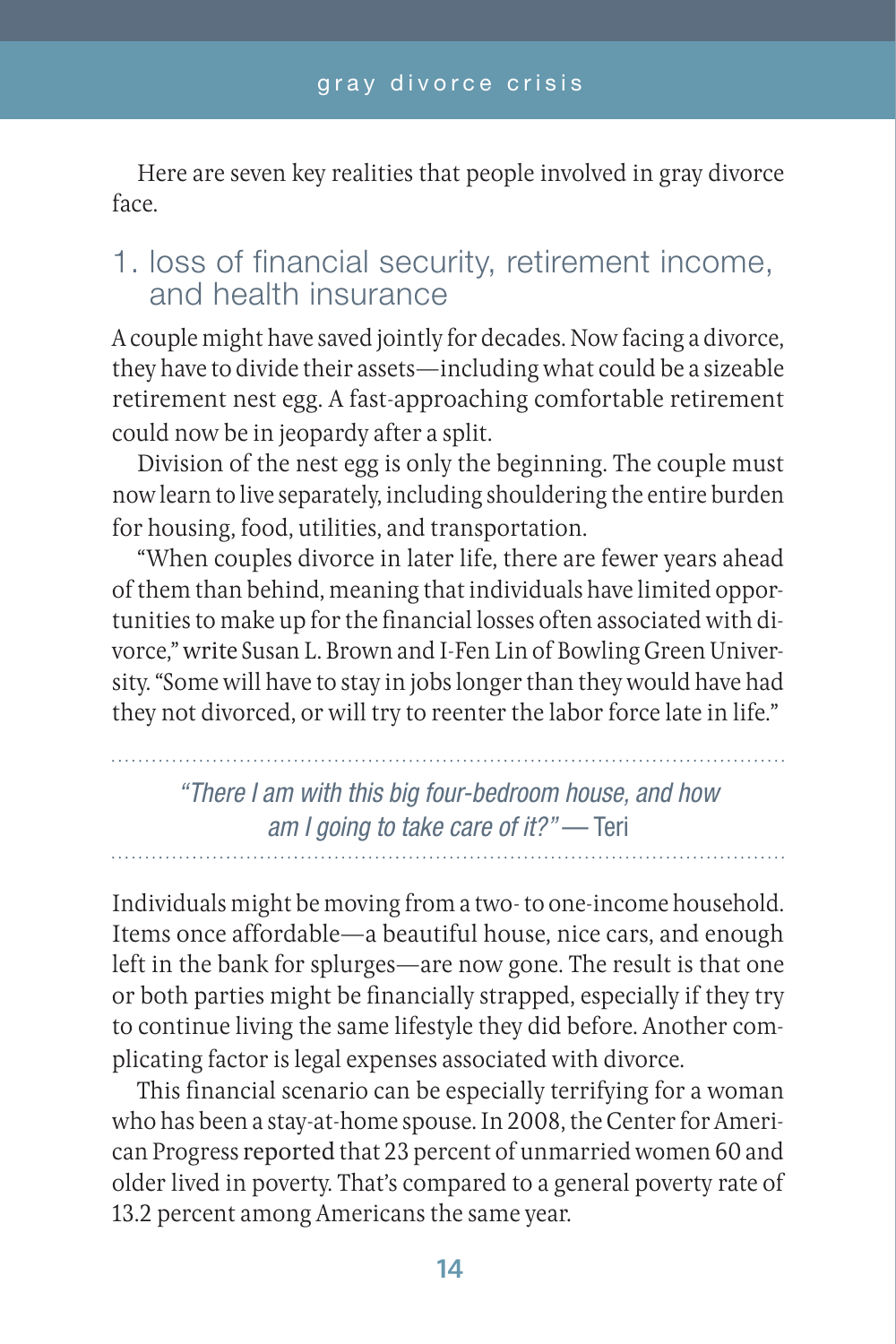"For stay-at-home women whose husbands leave, it's not like they've got his life insurance policy," said Petherbridge. "They are devastated financially. This is where the church needs to step up, because these women are in essence widows with no income."

Another significant financial blow for Boomer divorcees can be the loss of health insurance. Up until that point, an individual might have relied on a spousal health insurance plan; now, suddenly, he or she faces the prospect of forking over sizeable amounts of money for later-life health insurance, while still facing the other financial pressures of divorce and self-support as a single.

# 2. family disruption

Even though couples involved in a gray divorce are probably empty nesters, they still must deal with the reality of adult children and potential emotional reactions. Many of these couples might also face the added hurdle of shifting relationships with grandchildren or with in-laws they've known for years.

Adult children might have their own families and have to navigate the difficulty of mom and dad splitting up. There can be the temptation to take sides and debate the divorce.

### In *Calling It Quits*, Bair finds:

*The adult children's responses to parents' late-life divorces generally fell into three categories, but in each one they used the same word to describe how they felt when their parents broke the news. The majority of the respondents reported feeling "devastated"; the next-largest group was "angry" that after so many years, the parents "could not find a way to keep it all together"; and the third group, by far the smallest, felt only "relief" that the parents had finally decided to end the marriage. This was the group who believed their parents stayed together all those years "for the sake of the children," and most of these adult children told me their initial reaction was "What took you so long?"*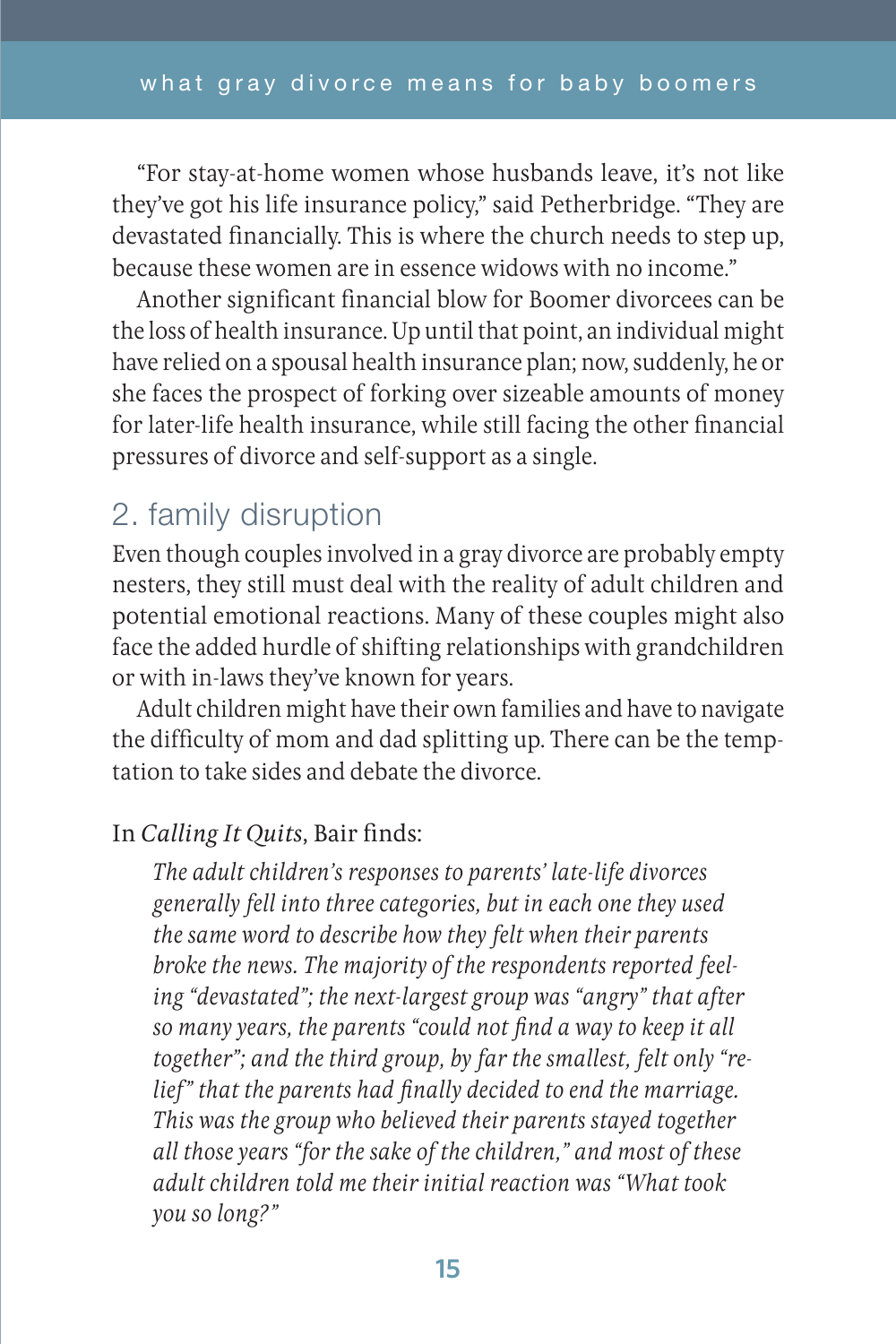# 3. loss of a home, church fellowship, friends, and support structure

Those who endure gray divorce might lose the home that they raised their children in. "Seniors can have to move out of their home because they can't afford the payments," said Petherbridge.

Unfortunately, they might also lose their church family. "There are many churches that abandon a person when they go through divorce, regardless of whether he or she wanted the divorce or not," she added.

*"There was the shame of telling my parents, friends, and coworkers that I was getting a divorce."* — Lane

In addition, friendships will be different (and might even be ended) as a couple who is now divorced has been accustomed to relating to others as a twosome. The transition to singlehood can be fraught with challenges. The loss of friendship can also manifest itself in the four-footed variety—losing a pet.

# 4. deep personal wounds

The average marriage that ends in the U.S. lasts slightly over nine years, according to the Bureau of Labor Statistics. Imagine the emotional devastation of a failed marriage that has lasted 30 or more years. When most of one's adult life has been spent with another individual who then rejects you, the emotional ramifications are deep and far-reaching.

*"Everywhere I went, I felt like everybody was thinking, 'What a loser. You couldn't make a 31-year marriage work.'"* — Sherry

The severe feelings of rejection and abandonment can lead to anger, depression, fear, and more.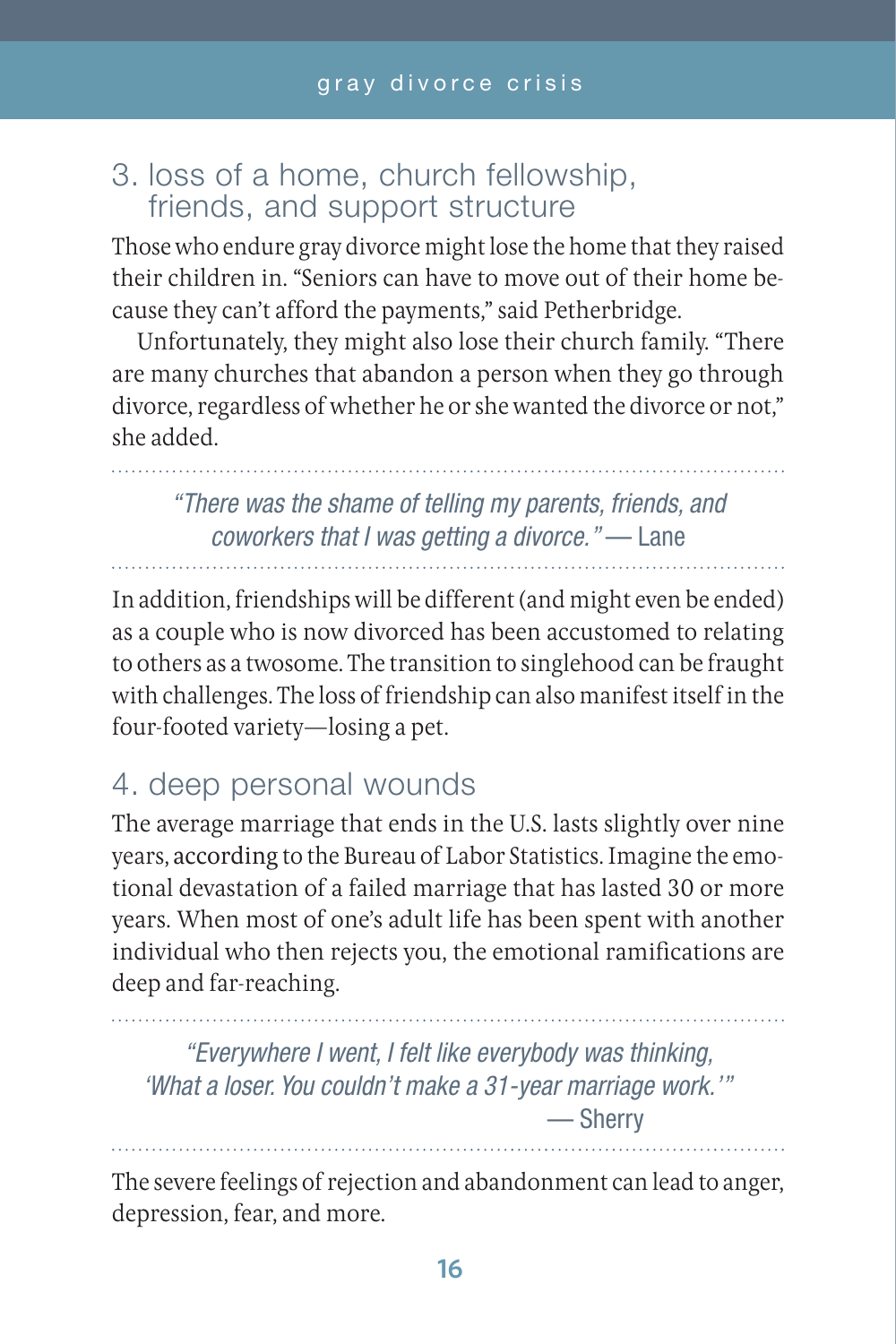# 5. depression and risk of suicide

Divorce is a major life event that heightens the chance of suicide. Gray divorce compounds that danger because older adults are at higher risk of suicide than the general population as well. This combination means that those involved with gray divorce are at significant risk.

> *"Sadness and anger sure go hand in hand when you're hurting."* — Joanne

"A tremendous depression can follow divorce if the seniors don't get the support of a church family or don't go through a divorce recovery support group," said Petherbridge. "It can mean them taking their lives."

# 6. increased chance of harmful behaviors

As Petherbridge points out, increased lifespans, lax sexual standards, and increased availability of drugs such as Viagra have made the instances of sexually active seniors much more prevalent.

"Sexually transmitted diseases don't only happen to young people," she said.

This can be particularly challenging for observers to come to grips with, as we don't associate sexual activity with seniors. But it often happens.

Divorced seniors might also be at risk of abusing drugs or alcohol or seeking other means of deadening the pain. These addictive behaviors can lead to long-term destruction and pain.

# 7. deteriorating health

Although older adults are living longer, healthier lives than ever before, the realities of aging are still present. These are manifested in both physical and mental ways.

A divorce will worsen the problem. Divorce is one of the most stressful life events that a man or woman can encounter. Experienced in his or her 50s, 60s, or 70s, the health implications are multiplied.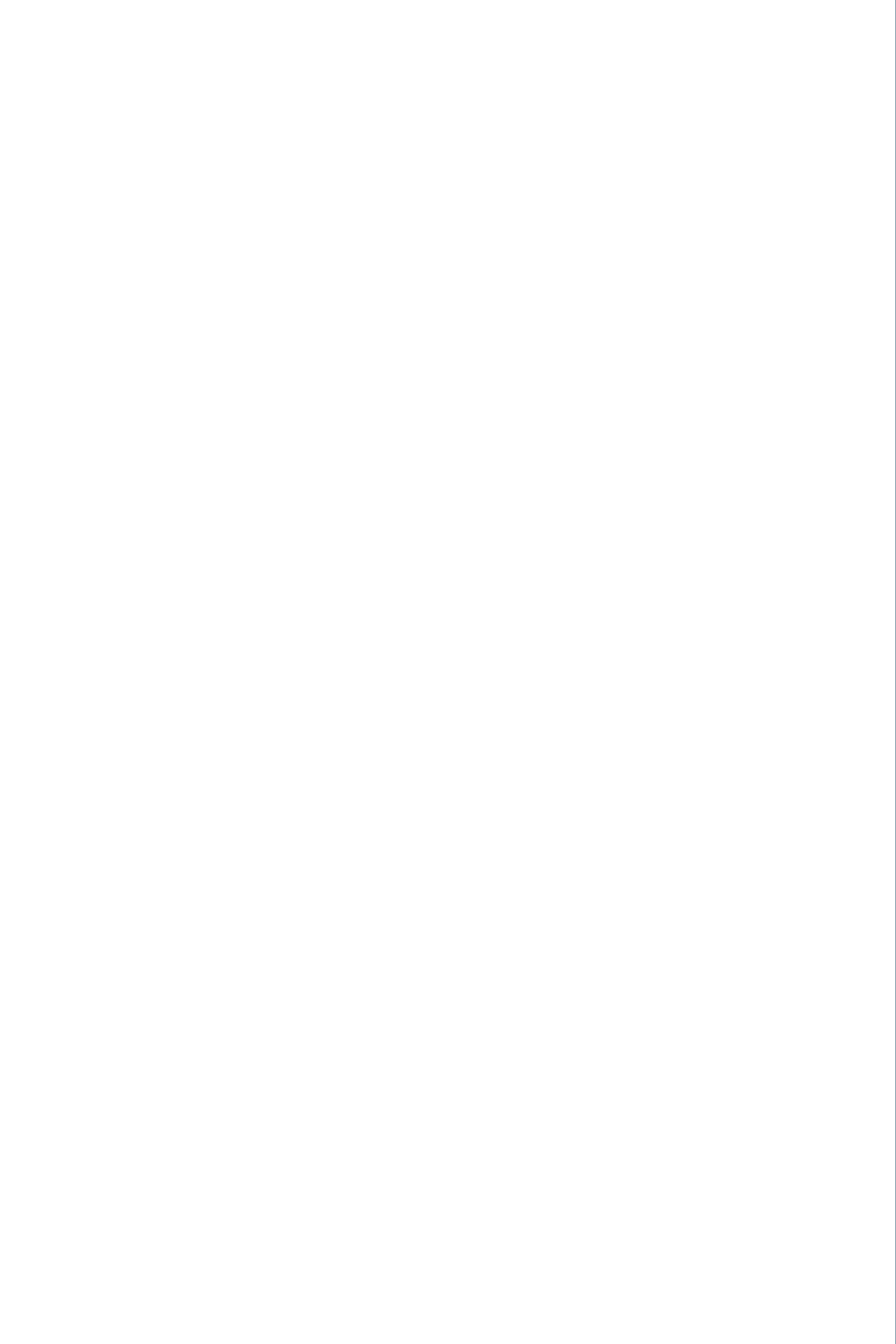### chapter four



# how gray divorce damages churches

Frequently in cases of divorce among church members, one or<br>both spouses will leave the congregation they jointly attend. The unfortunate reality is that individuals in their social circle, including in the church, tend to take sides in the ongoing battle. Often, one spouse will immediately leave. The other might stay at the church but gradually become disengaged, particularly if a culture exists that isn't sure how to handle a divorce—or is even condemnatory of it.

Although much attention is paid to the exodus of Millennials (young people in their 20s and early 30s) from the church, a noteworthy percentage of Baby Boomers are also fleeing. The full reasons are complex and far reaching, of course, but divorce could play a contributing role. One Barna survey found that Baby Boomer church attendance declined 12 percent between 1991 and 2011, almost precisely the same time period when gray divorce blossomed.

The impacts on local churches are weighty. One dramatic effect of Baby Boomers' departure is the loss of seasoned church leader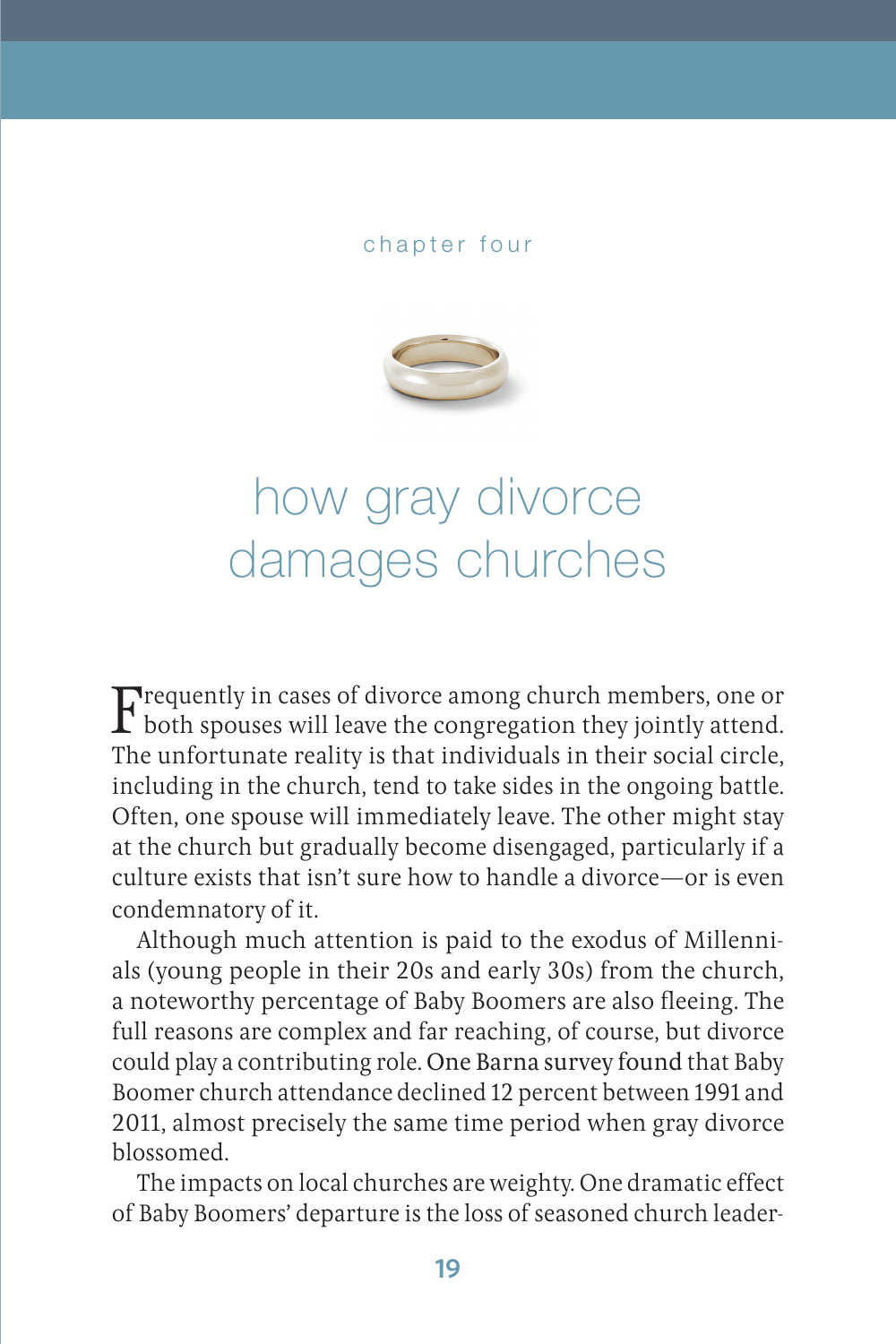ship. In 2015, Baby Boomers fell between the ages of 51 and 69, a period of life when influence often peaks. The generation immediately before them, the Silents (born between 1925 and 1945), is aging out of many roles of responsibility, while Generation X (born between 1965 and 1980) is still developing in leadership roles. That leaves Baby Boomers.

A related loss to the church when Baby Boomers leave is the demise of institutional awareness. Similar to a long-term employee leaving a company, the departure of Baby Boomers means a loss of knowledge, experience, and expertise.

Another factor is an erasure of consistent financial support. While men and women in their 20s, 30s, and 40s are preoccupied with launching (and sustaining) careers, supporting families, purchasing homes, and other major life events, individuals in their 50s and 60s often are in their peak earning years, in many instances with fewer pressing financial obligations and more opportunities to give. According to The Next Generation of American Giving study in 2013, Baby Boomers account for 43 percent of total giving in the U.S. and will "exert an outsized influence on charitable giving for the foreseeable future."

The financial implications for churches are two-fold. First, the obvious monetary pain of a divorce means that Baby Boomers have less to give in tithes and offerings. Secondly, when members leave a church, they take their giving with them. So when one (or both) spouses leave following a divorce, the financial ramifications are painful for the local body.

One final implication for churches when Baby Boomers leave some who are left behind in the congregation can become disillusioned. This can impact both their faith in God and faith in the longevity and strength of their own marriages.

On the flipside, the fact that many divorced Baby Boomers leave their churches presents a ministry opportunity. Churches that offer compassionate divorce-related care and support will attract and retain men and women who might be disillusioned with the church in general. With ample prayer, and by utilizing the right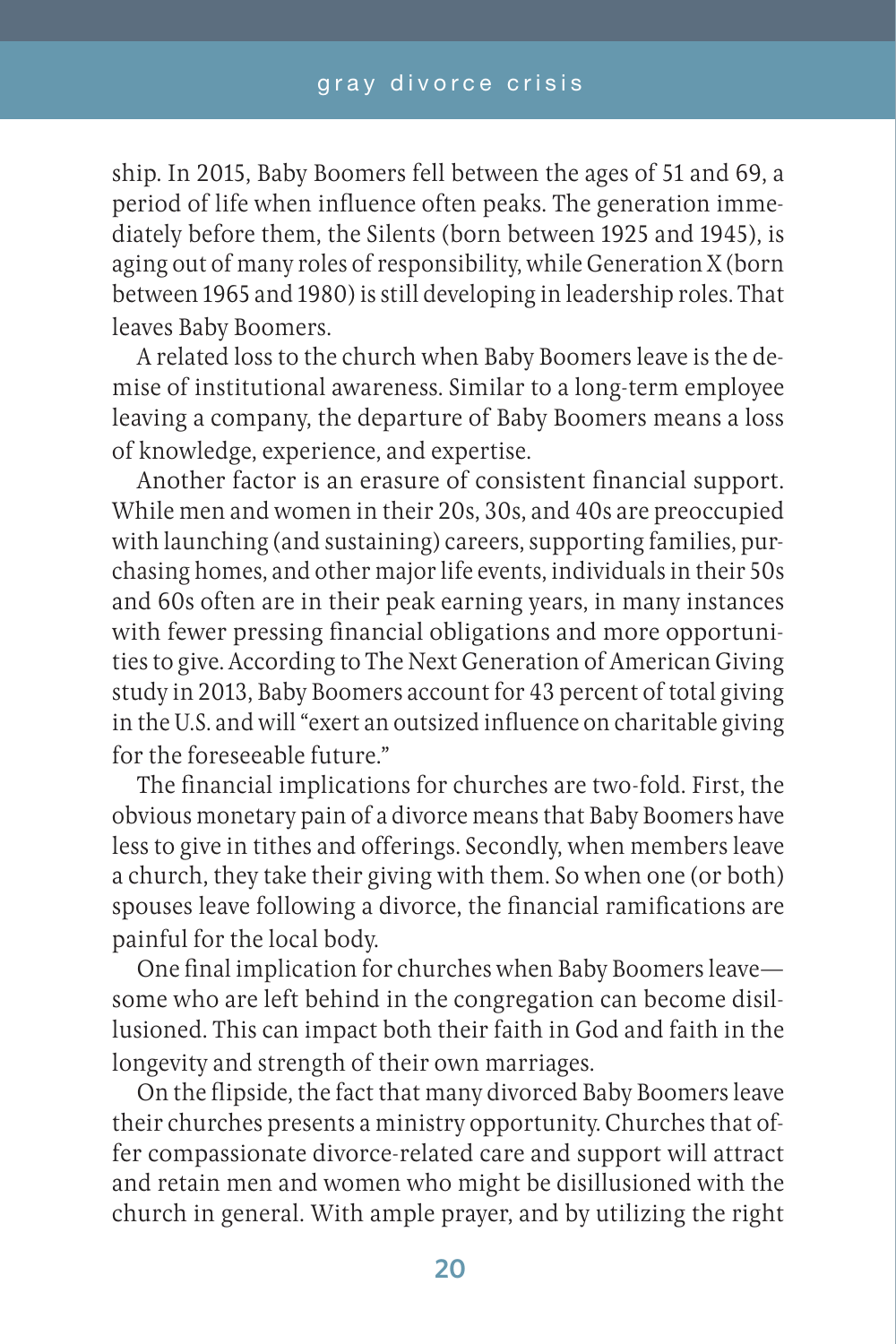tools, you can make your congregation a safe, healthy place where people can heal from the pain of divorce and rebuild their lives.

In the next section, we'll explore 10 key strategies for doing just that.

•••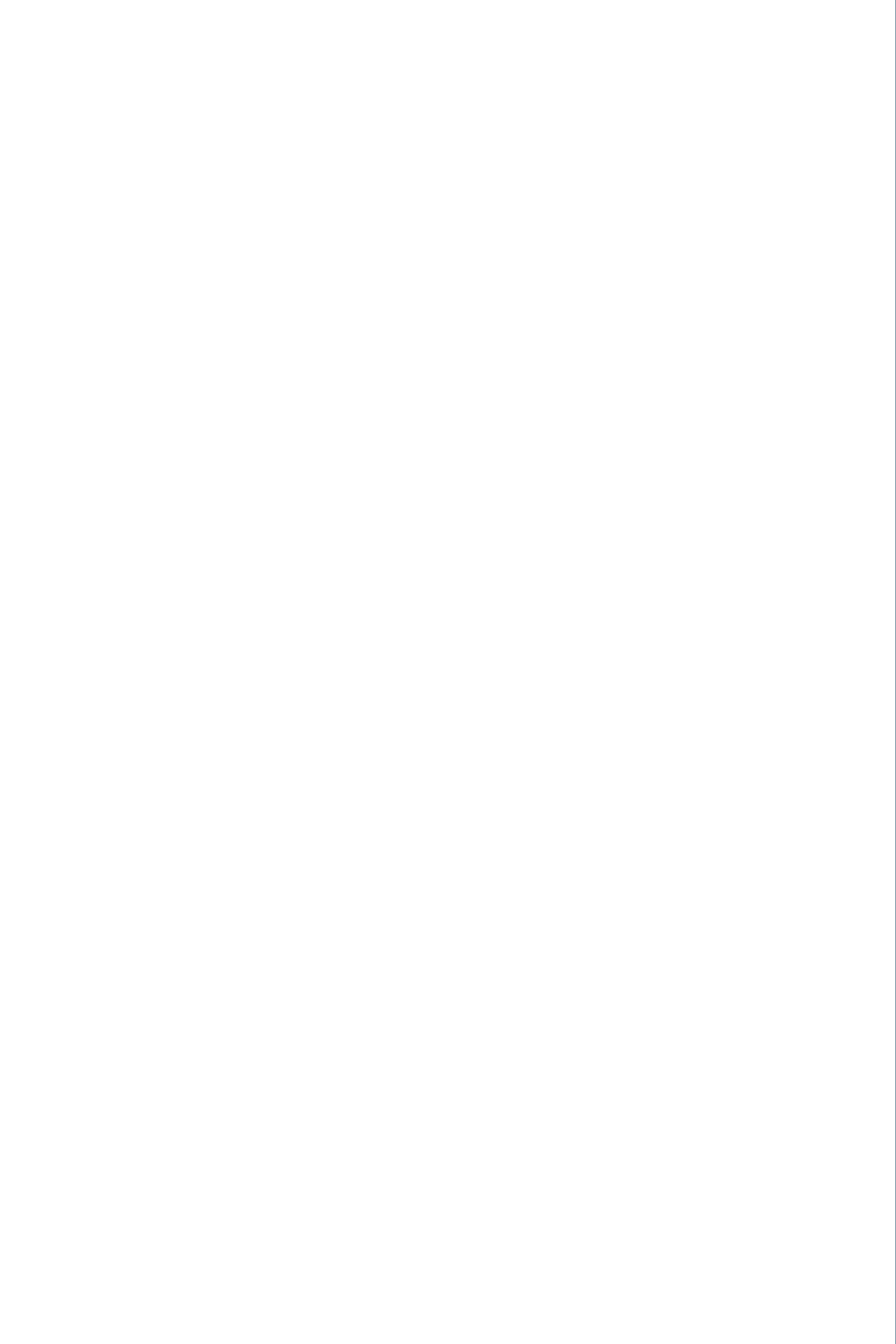### chapter five



# gray divorce: 10 ways your church can minister

So far, we've seen reasons why gray divorce has become a modern<br>Strend, and we've plumbed the painful realities that gray divorce<br>which New we'll turn to prestical time for ministry. entails. Now, we'll turn to practical tips for ministry.

Helping individuals caught in the pain of gray divorce can become a key ministry and outreach tool for your church. Here are 10 useful approaches that help bring God's healing love to men and women experiencing this major life disruption.

# 1. inform and educate about the realities of gray divorce

The first step is to begin a conversation about gray divorce. Due to the surprising demographic involved—older adults who might be in long-term marriages—many are ignorant of gray divorce's painful realities. Consider educating your church on the topic and ensuring that church ministries are aware of this trend.

*"The only foundation I had was my church."* — Lane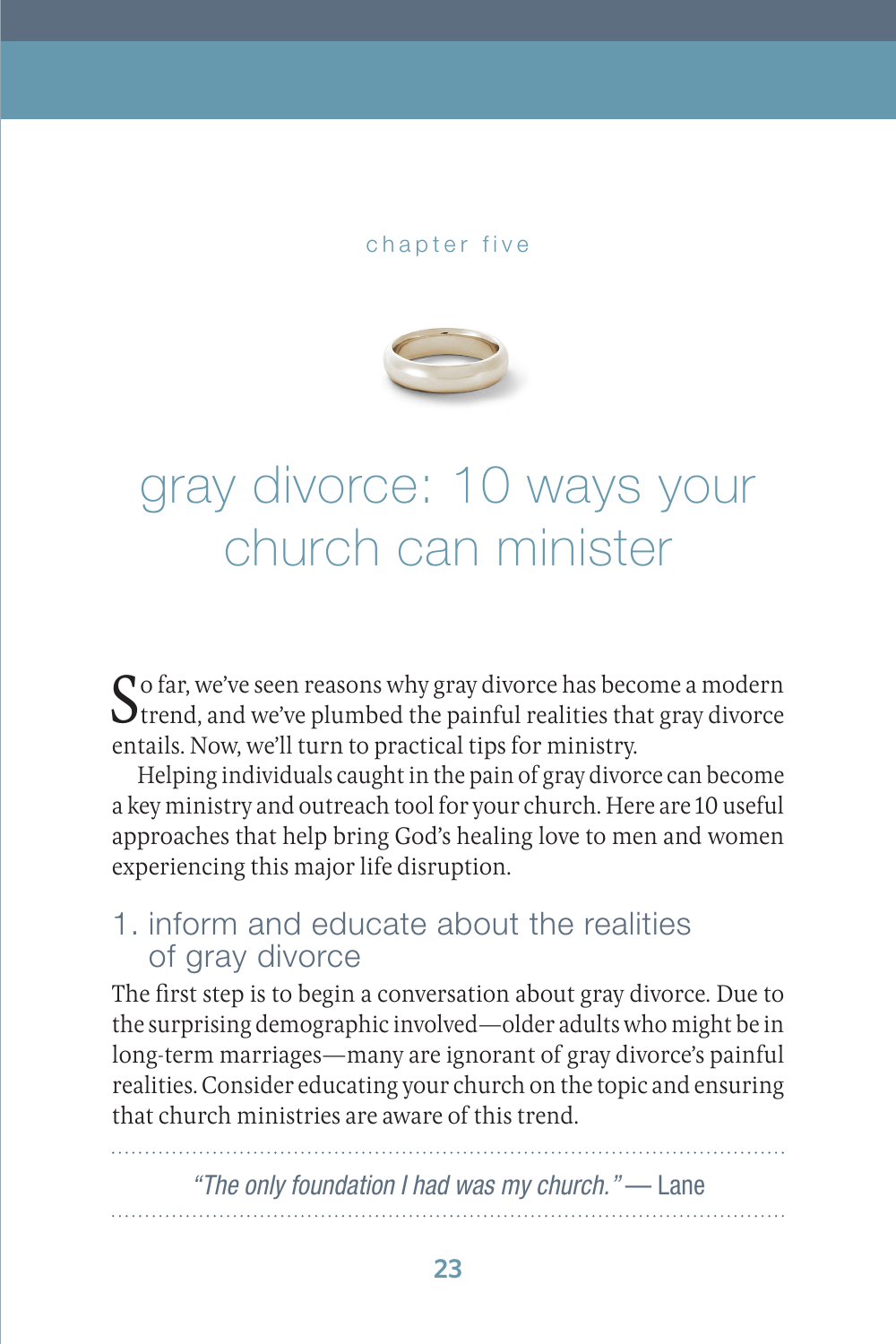The best way to do so is through your existing divorce-recovery ministry. Within the framework of your support group, be sure to address the challenges and obstacles identified in this book. Be on the lookout for older adults who are experiencing divorce—it can be easy for them to slip through the cracks.

If you don't have a divorce-recovery ministry in place, go to page 33 to learn how to launch a DivorceCare group.

# 2. offer healthy solutions for loneliness, depression, and anger

Loneliness can be a life-threatening emotion. Many older and elderly adults report experiencing loneliness; these feelings are felt more deeply following a divorce. Our couples-oriented culture makes the shift to single life challenging for many, particularly after decades of marriage.

> *"My church knew about my situation. There was a lot of grace there."* — Jim

An effective way to fight loneliness is through cultivating healthy, non-romantic friendships. These bonds provide an outlet for support, companionship, and enjoyment without the risk of slipping into a rebound relationship. We'd like to offer one caution, however. Typically, it's wise to encourage same-sex friendships, especially for those recently divorced. Too often, couples enter what they describe as a "friendship," only to see it quickly escalate to a romantic or sexual relationship fueled by their lack of emotional healing.

Staying involved in positive, encouraging social circles also reduces the impact of depression and helps foster meaning in life. As a church, be aware of the need for this, and look for opportunities to plug divorced Baby Boomers into relevant outlets—your divorce-recovery group, men's or women's ministries, small groups, and others.

Many divorced Baby Boomers experience feelings of anger and resentment. Exercise is an ideal way to deal with pent-up anger.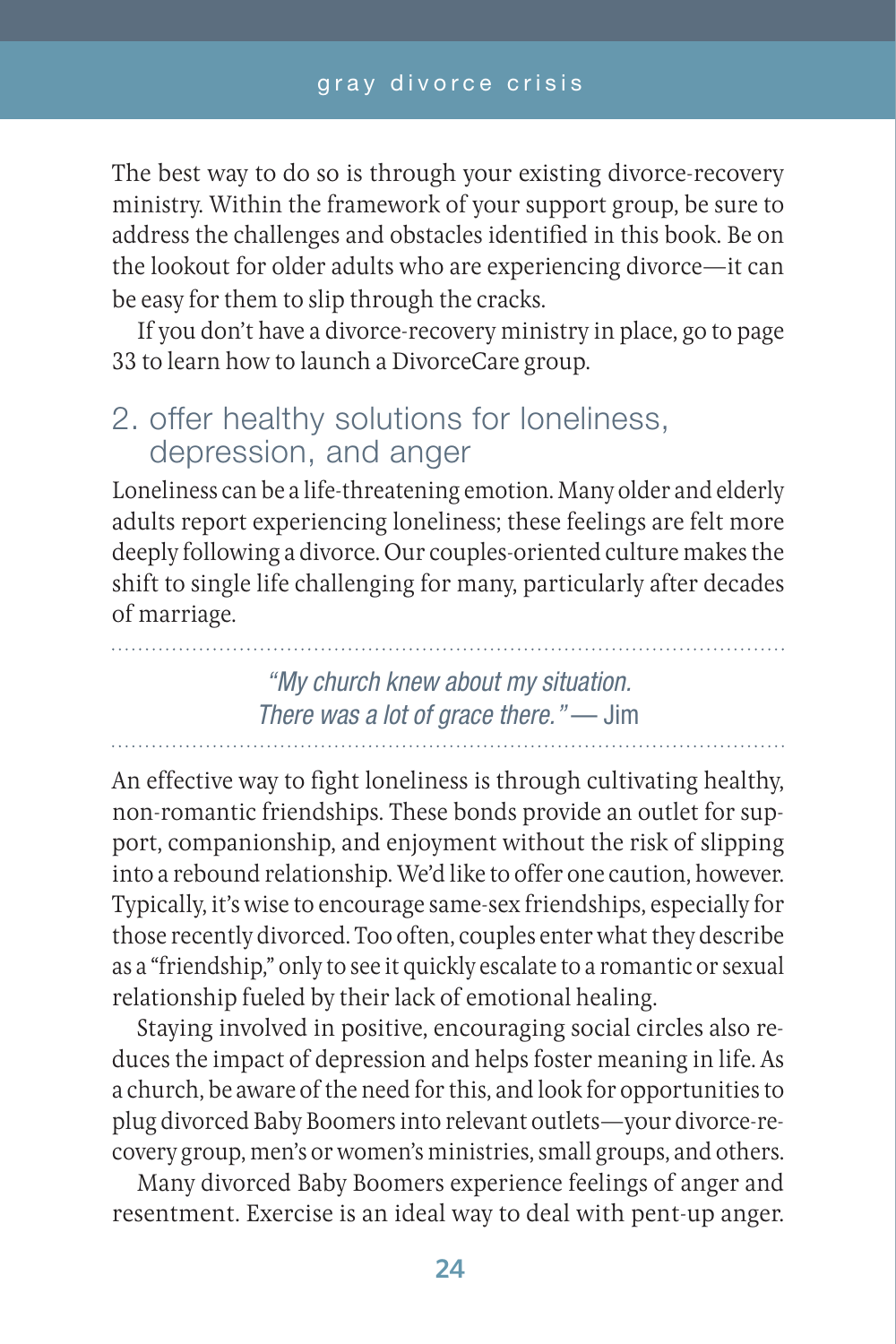Finding a group activity that also exercises the body is a great method to combine our need for social connection with physical health.

# 3. care for the entire family

Gray divorce impacts both young and old. Because the children of divorced Baby Boomers are likely grown and out of the house, it can be easy to dismiss gray divorce's impact on younger adults. But adult children still experience emotional pain when their parents separate.

In contrast to children still living in the home when a divorce occurs—a time when the impact of family breakdown is widely understood and many ministry outlets exist that address it—adult children often have nowhere to turn to express their confusion and grief. These adult children might be sandwiched between caring for their own children and having to deal with the conflict between their older parents.

Ensure that your divorce-recovery ministry provides avenues of healing for these adult children as well. One of the best ways to do so is by inviting the children of gray divorce to your existing marriage-enrichment and strengthening programs. For many younger couples, the idea that their parents' long-term marriage didn't last can be destabilizing, leading them to question whether they will face a similar destiny.

Your ministry can help young couples survive by offering a toolbox of support—ways to express their grief while learning that their own union needn't face the same end as their parents' marriage. It's also wise for pastors to recommend counseling for children of gray divorce.

# 4. help divorced baby boomers remember they can still impact future generations for good

Maintaining a purpose for your life is important after a major life disruption such as divorce. Encourage older divorced adults to still work to impact future generations for God's glory. Two examples are remaining involved with existing children and grandchildren and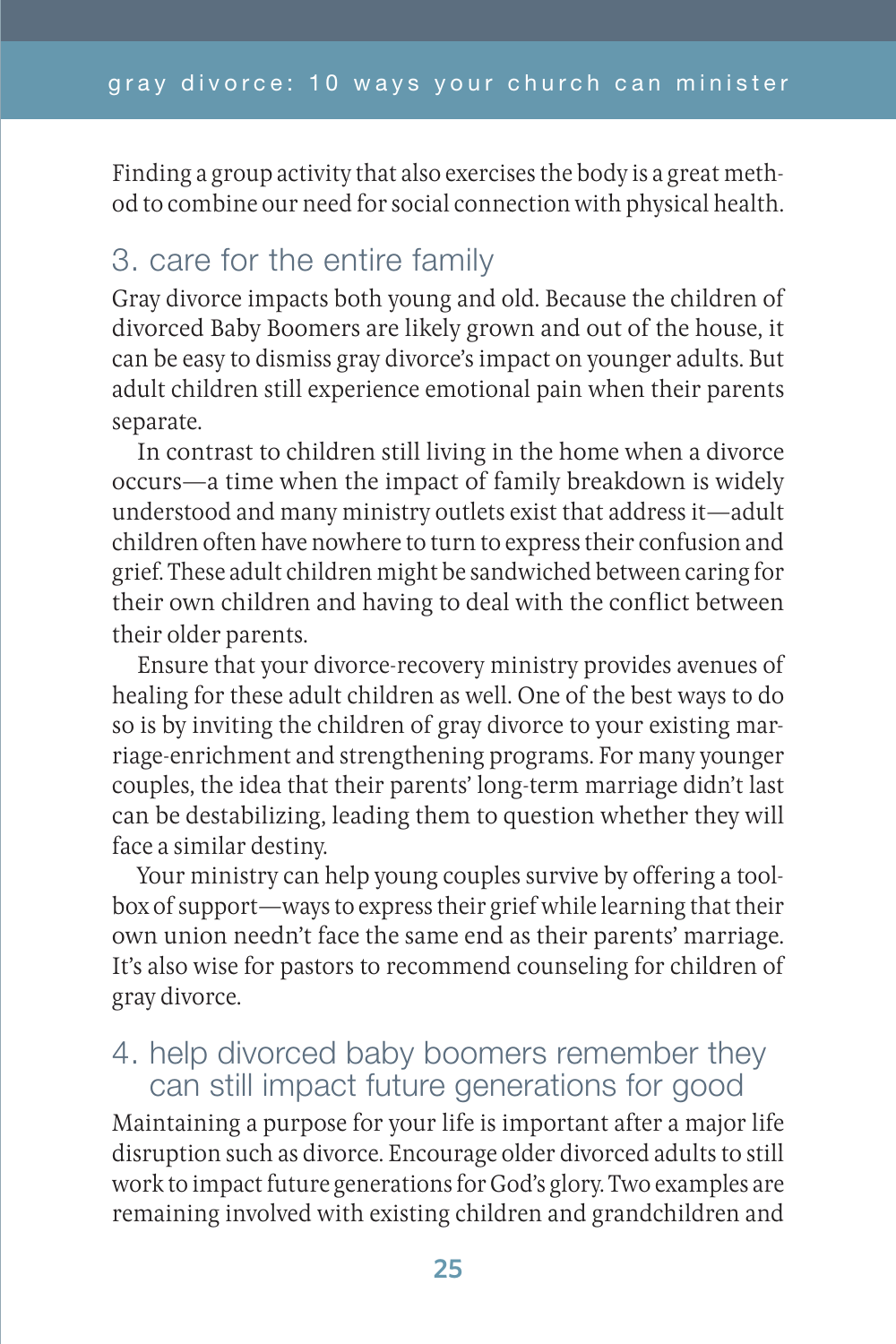attaching to a positive faith community where ministry to younger people can take place.

*"I found out that God had a plan for healing my life and the lives of other people just like me."* — Lane

Help those who have gone through a gray divorce keep a vision for their future. Divorce doesn't mean that life itself is over; each man and woman still has much to offer, and God is never done with believers' work on Earth until He takes them home.

# 5. offer financial resources and knowledge

One of the most practical ways to help those involved in a gray divorce is through financial assistance and knowledge. In many cases, one spouse handled most (or all) money matters. After a divorce, the other spouse faces the seemingly insurmountable task of making sense of personal finances.

Look for immediate needs to be met—housing, food, clothing, utilities, and transportation. Also identify someone in your church who is gifted in the area of personal finance. Have them counsel with the divorced older adult. Often, hands-on guidance will be needed with issues such as:

- Creating a new budget based on a single income or alimony
- • Building a cash emergency fund
- • Maintaining or switching health insurance carriers
- Reassessing other insurance needs—home, auto, life, disability, and long-term care
- Deciding whether to keep or sell an existing home
- Rethinking retirement plans given the likelihood of a diminished nest egg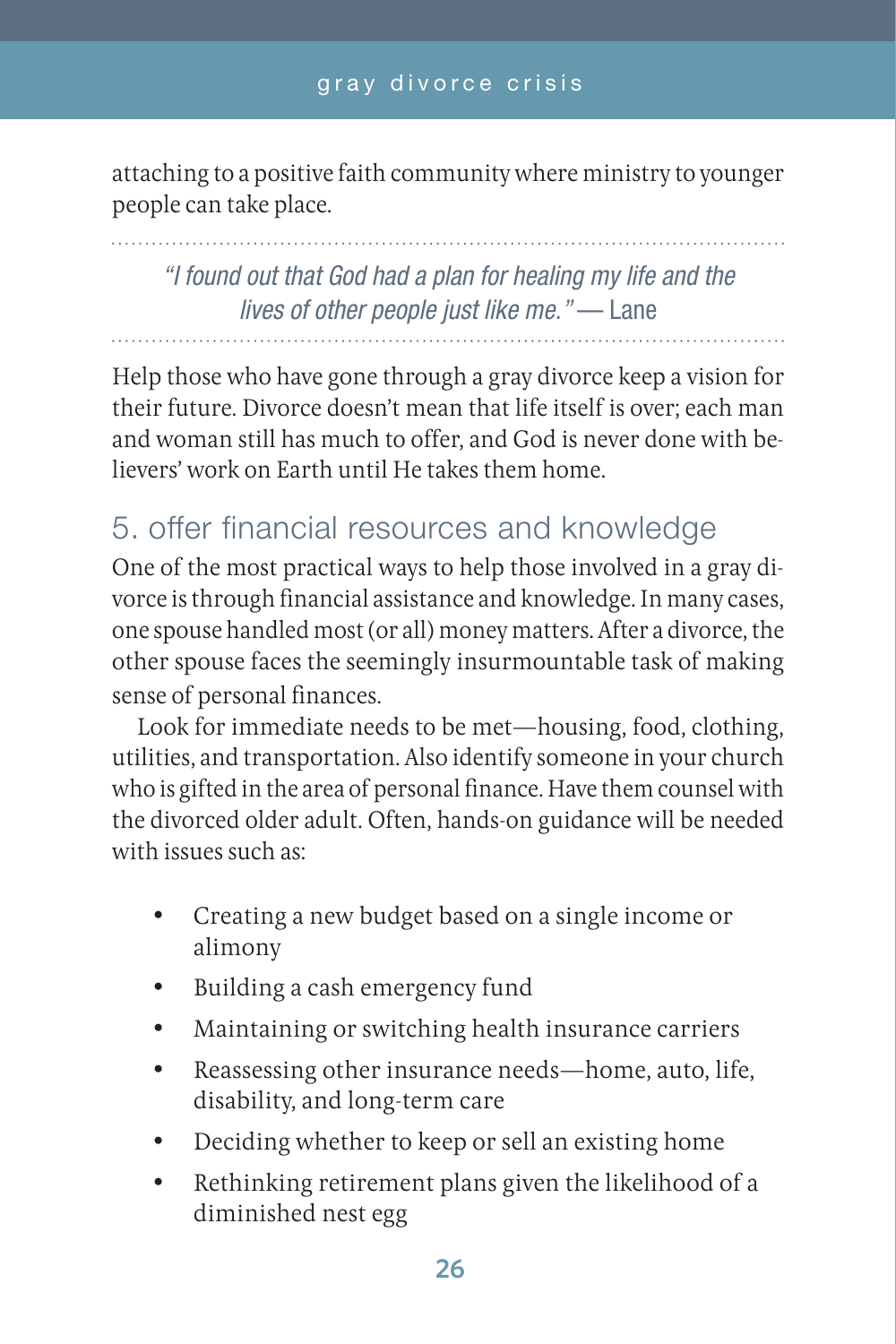- • Evaluating taxes for the year
- • Wisely handling attorney and court costs associated with the divorce
- Weighing whether a career change is needed

Financial prudence and wisdom are even more critical in later life, when declining health often begins to impact the ability to work. Help divorced Baby Boomers develop a plan sooner rather than later, and be quick to deal with the financial realities of the divorce.

# 6. encourage mediation, de-escalation of legal proceedings, and reconciliation

Baby Boomers embroiled in divorce proceedings face challenges on a variety of fronts. Some are in a full-scale legal battle not of their own choosing. Because there is little they can do, they need help and emotional encouragement through the process. Others, wittingly or unwittingly, are helping to amplify the legal skirmishes, creating emotional pain and mounting legal expenses for both sides.

For a divorce that's inevitable but not yet officially underway, encourage mediation if at all possible. Many trained mediators exist in most local areas. If the divorce process is already underway, try to convince the couple to switch from legal proceedings to mediation. It can be challenging to downshift gears in the middle of proceedings, but it can be done, saving emotional heartache and potential financial ruin.

The best option of all is to encourage reconciliation. Once the formal divorce process gets underway, most couples lose perspective. They don't realize that reversing the process and restoring the marriage is possible.

Remind Baby Boomers that reconciliation is possible. Illustrate the emotional, financial, and family reasons why reconciliation might be a better option. Refer to competent counselors who would be needed to successfully navigate a restored relationship.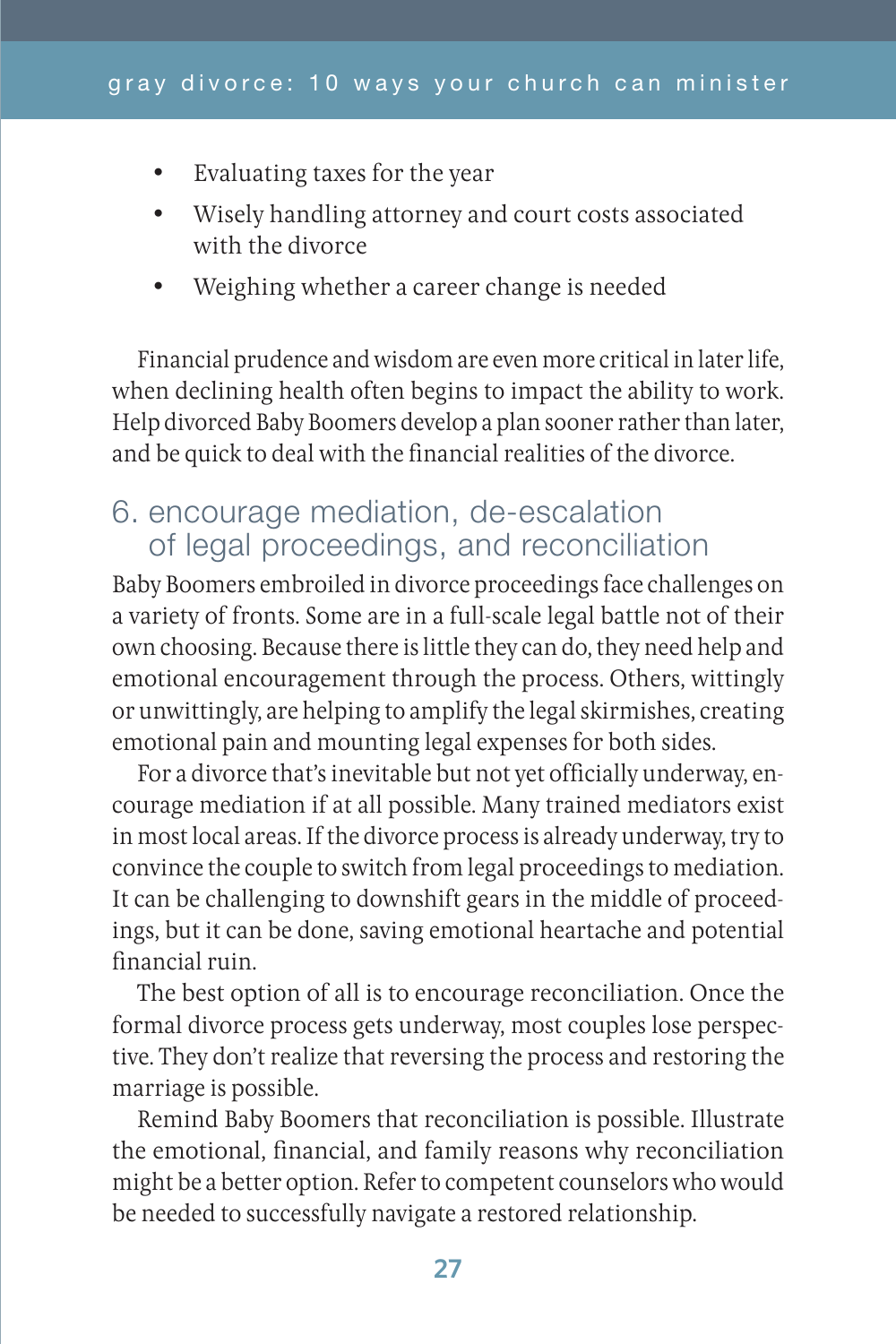# 7. lovingly encourage divorced baby boomers to self-examine

God's heart is for each of us to continually self-examine, through the Holy Spirit's power. The end of a long-term marriage relationship is no different.

For a man or woman who has been deeply wounded and wronged by a spouse—through adultery, abuse, or neglect—introspection can be challenging. But it remains an important element of the healing journey

"You need to look at the question of what got you here, because if you don't look at that, whatever relationship you have in the future, the same issues are going to keep repeating," Mintle said.

# *"The separation and the divorce brought me back to the Lord."* — Kathy

Always encourage divorced Baby Boomers to self-evaluate. Doing so will help them avoid a leap back into another relationship that reflects many of the same harmful, unhealthy dynamics as the marriage that just ended.

Self-evaluation also helps to cultivate humility. No matter how painful, acknowledging your own role in the end of the relationship is an opportunity for significant personal growth in the strength of the Lord. This step often takes time to develop, so patience is key.

# 8. help believers find a renewed sense of meaning in Jesus Christ

Every human being faces the question of meaning. For followers of Christ, life meaning is bound up in serving and enjoying Him. But when we've spent years of our lives identifying as a husband or wife, the evaporation of that role can be shocking, even for Christians.

> *"I was just hungry for the Lord, and He just was working in my heart."* — Jim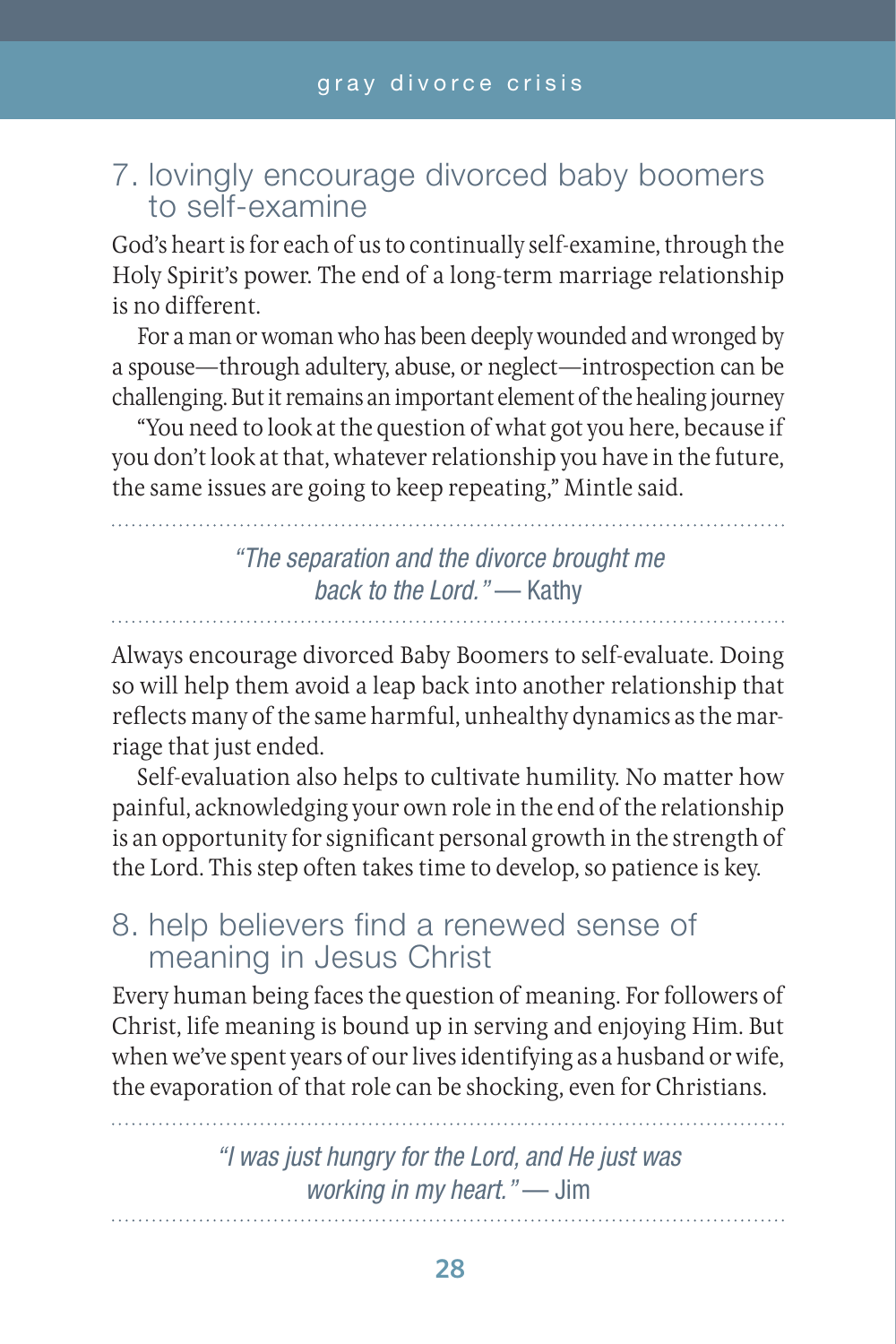It's a good time to lovingly direct attention back to Christ as the source of identity. What is God's purpose for a divorced Baby Boomer in this new stage of life? Prayerfully answering that question can be an exciting journey.

"What's your calling? What is God calling you to do? That should become very important for people who are going through a period of divorce," said Mintle.

# 9. use the tragedy of gray divorce as an evangelism tool

Many people, regardless of age, turn to God after experiencing a painful divorce. Likewise, many people as they age feel their pressing mortality and turn to questions of eternity. So imagine the powerful opportunities for evangelism among those who are experiencing a divorce and aging at the same time—the exact demographic of gray divorce.

Baby Boomers who are nonbelievers will sometimes turn to the church for help and answers when their lives have been shattered by divorce. Through the power of an effective divorce-recovery ministry, many of these people will become followers of Christ.

Equip your local congregation to treat outreach to those involved in gray divorce as both a healing and evangelism tool. Be prepared to offer the saving power of the gospel to individuals who might be at the lowest point in their lives—and very ready to hear and obey the good news.

# 10. recommend a divorce-recovery group, or start one

The best pathway to healing for those caught in a gray divorce—or those recovering from one—is through a DivorceCare group. More than likely, a group meets in your area of the country. If one doesn't, considering launching one through your own church.

For the divorced or separated, attending a 13-week session is the best way to find help, hope, and healing. Is God calling you to start a DivorceCare ministry? Go to page 33 to discover how to begin.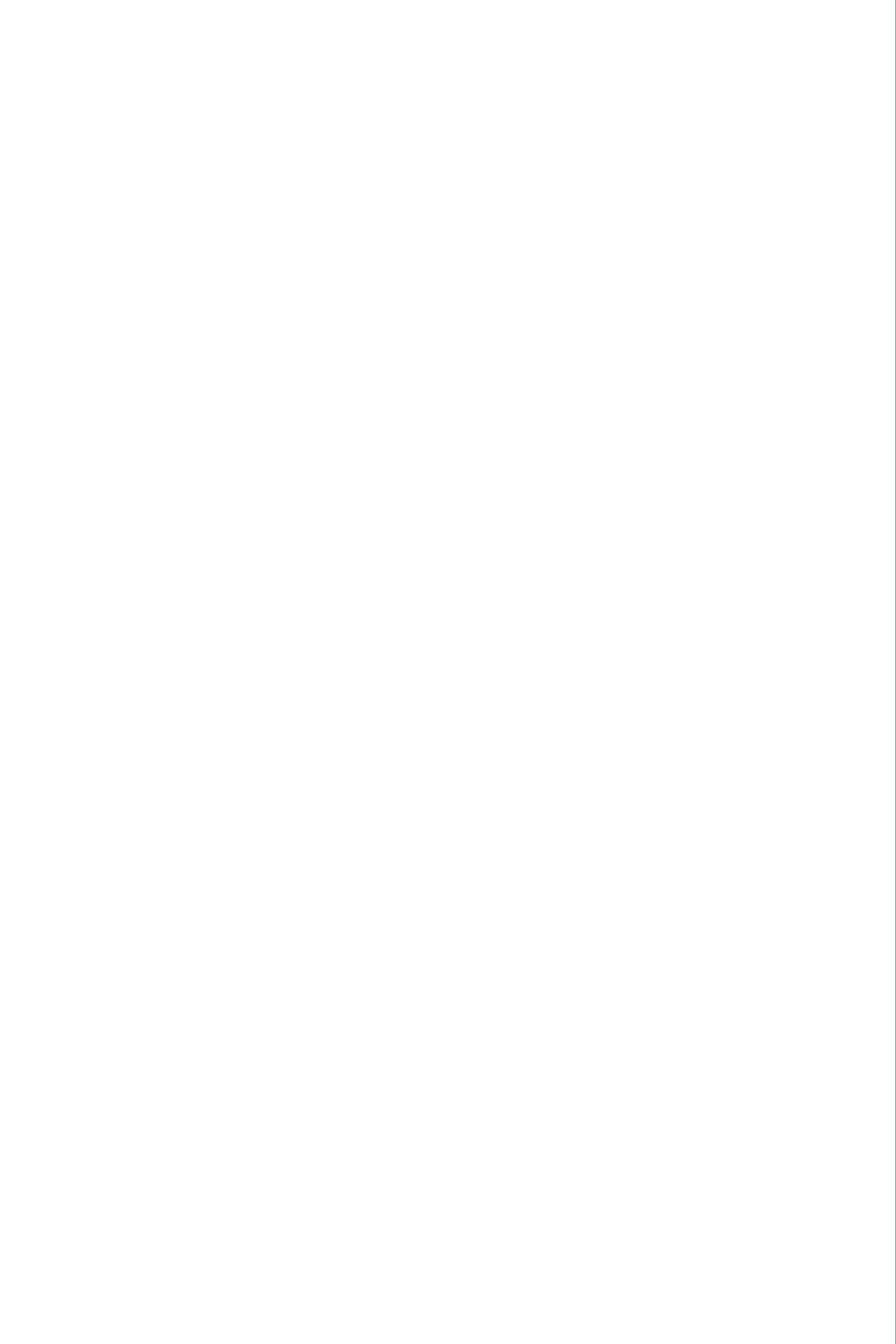### chapter six



# how you can help young couples avoid gray divorce

The best solution to gray divorce, of course, is to never face one in<br>the first place. Below are four suggestions to steer young couples away from common pitfalls that can result in gray divorce.

# 1. communicate and don't let anger fester

Stay interested in the marriage. Dr. Mintle calls this "tracking" with the relationship.

"In research by the Gottman Institute, they call this developing 'love maps' with your partner, where you're constantly aware of what your partner likes, what their favorite movies are, and what their interests are," said Mintle.

She adds that it's critical to maintain "fondness and admiration" for your mate, two building blocks of a healthy marriage, and to turn toward your spouse rather than away amid stress and frustration.

2. keep the spiritual disciplines front and center Make prayer and couple Bible study times a priority. "Where we see the breakdowns most of the time is when people stop renewing their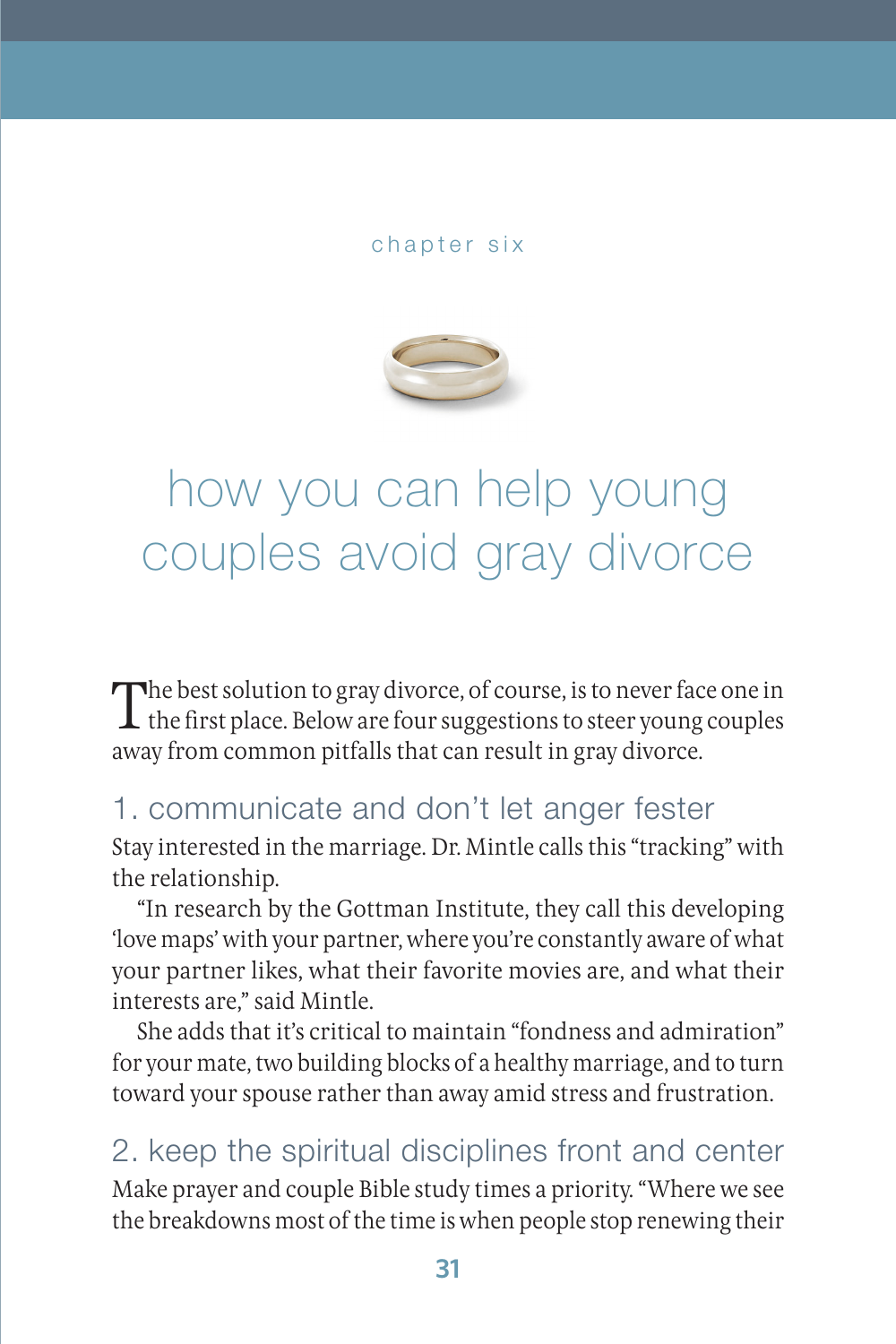minds daily, as Scripture tells us to, and doing that as a couple," Mintle said.

# 3. work to save your marriage

Remember that working hard to preserve a marriage—if it can be saved—is worth the effort. There is satisfaction in looking back on a hard fight to preserve a marriage.

# 4. think about your second half

Before reaching the empty nester years, think about what kind of second-half life each spouse envisions.

"Young couples should make sure they don't so build their lives around children's activities that the roles of mom and dad become their primary identities," said Carter. "You still want to be husband and wife. Make certain you have plenty of time to build, nurture, and grow that relationship."

•••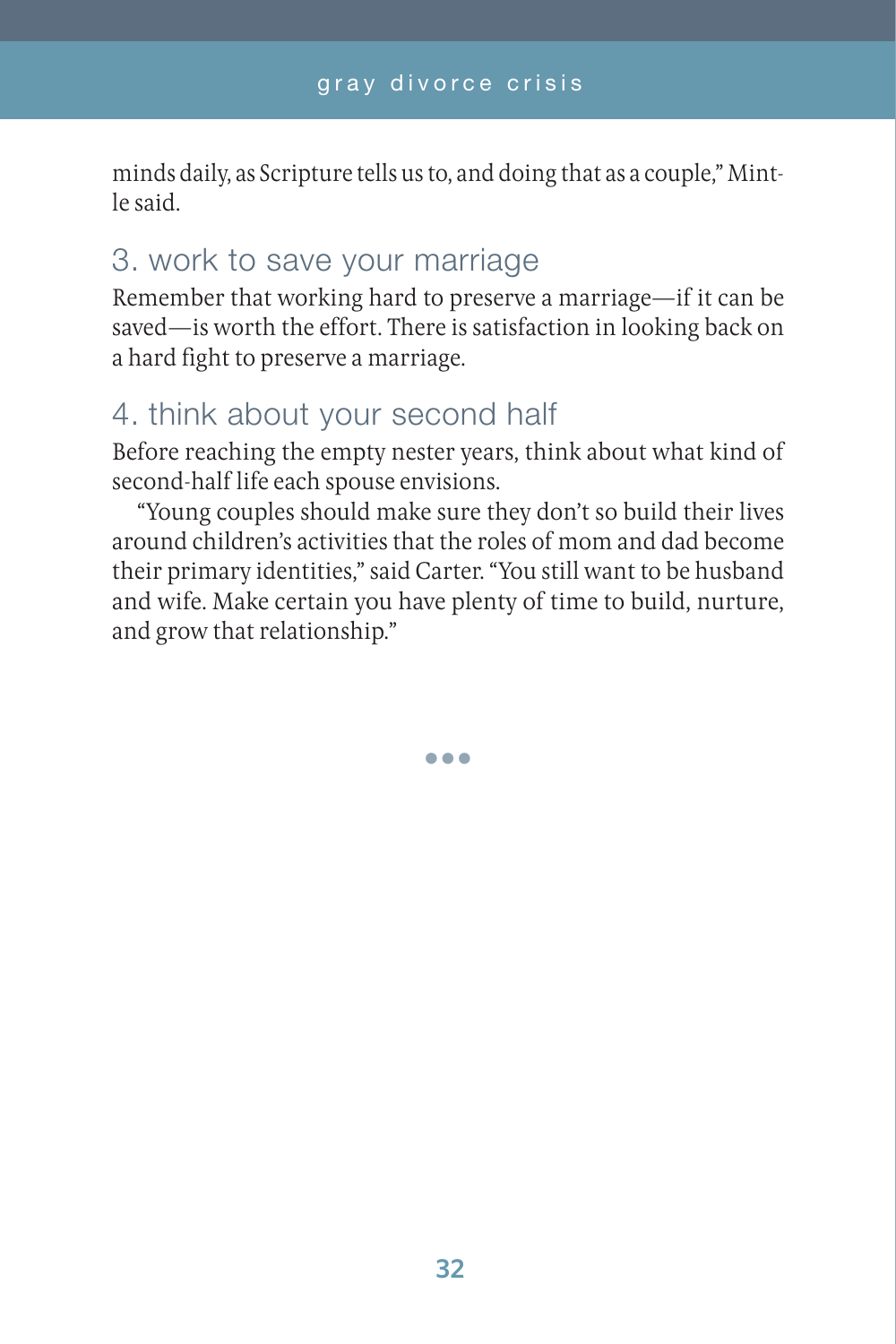### chapter seven



# are you ready to help people heal from the pain of divorce?

Divorce's devastating impact is all around us. Thankfully, there's real hope and healing through DivorceCare, a weekly videobased series for people who are separated or divorced. We've made the process of ordering, planning, and starting a DivorceCare group at your church easy.



# out of the box, up and running

Your DivorceCare kit includes all the tools you need for effective weekly divorce-recovery ministry.

# ongoing support

As a DivorceCare leader, you'll enjoy access to our team of consultants plus the LeaderZone, an online community and resource library that supports your mission.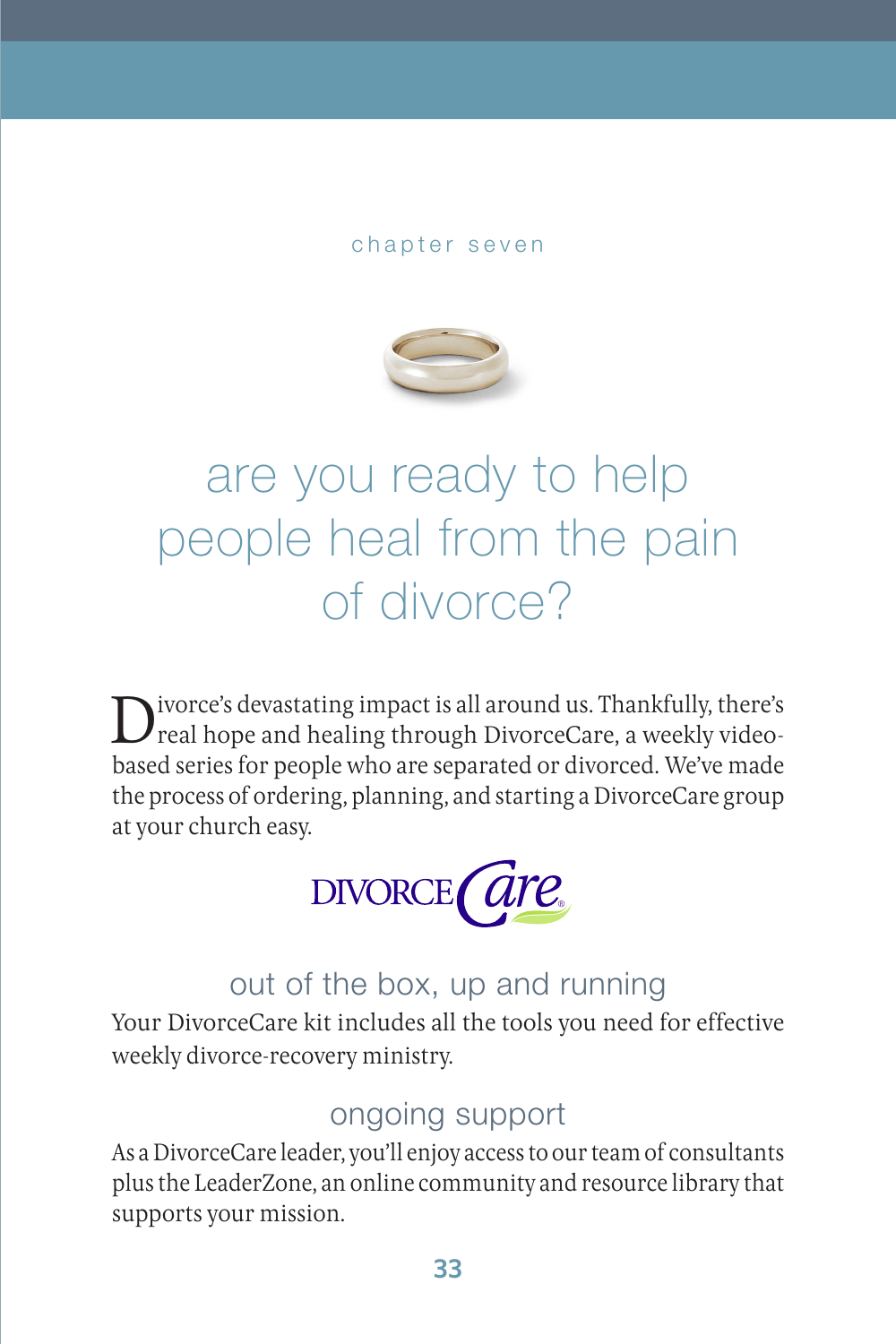# top experts

DivorceCare features more than 50 top Christian experts on divorce and recovery topics.

# outreach oriented

Many churches report that over 85 percent of group attendees are not from their church, and half do not have an active spiritual life and are not followers of Christ. DivorceCare becomes a great entry point for participants into the life of your church.

# trusted and proven

More than 14,000 churches worldwide are equipped to offer the DivorceCare program.

Try DivorceCare for 30 days with our satisfaction guarantee.

## **www.divorcecare.org**

•••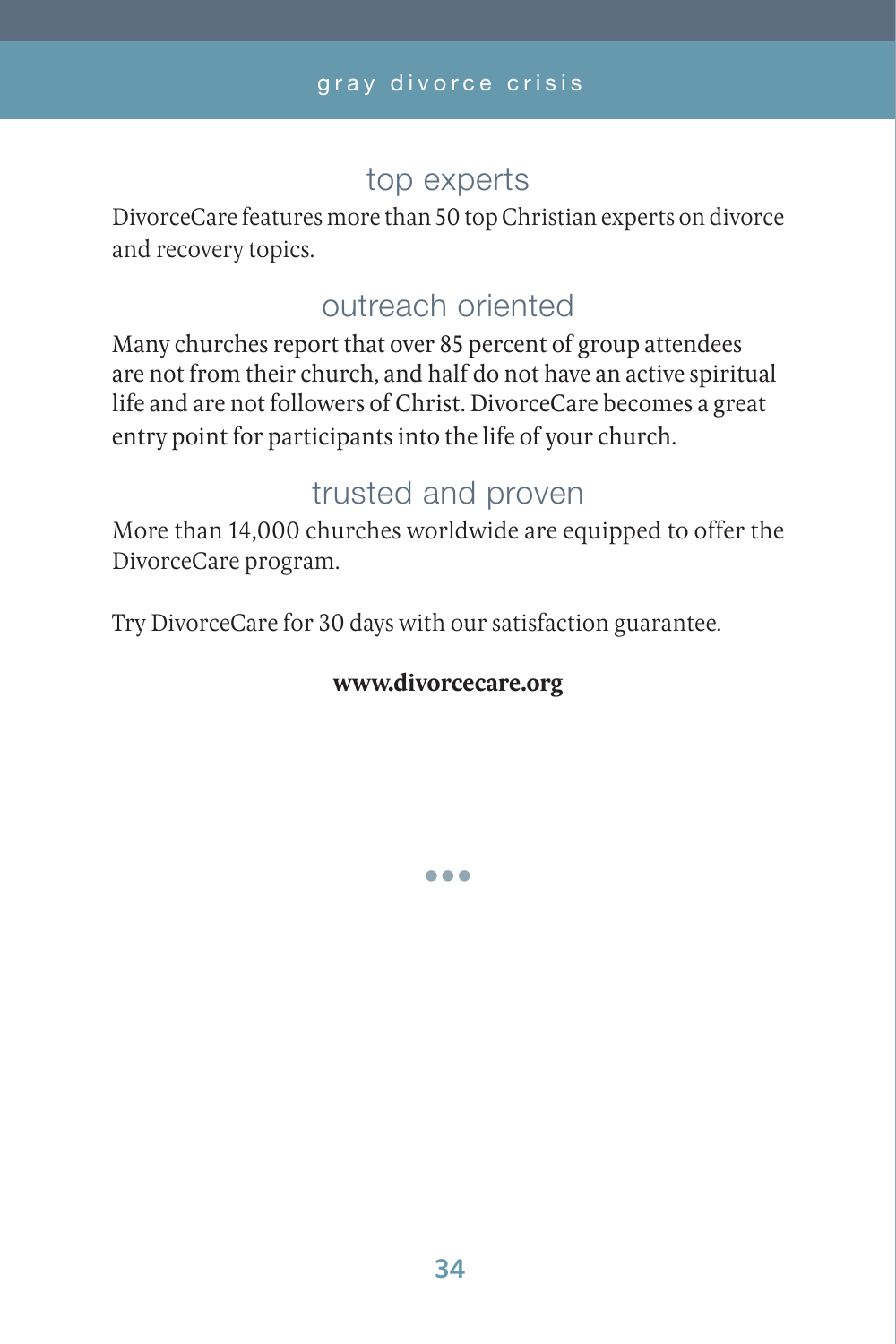# about the divorcecare experts featured in this book



**Laura Petherbridge** speaks at seminars, workshops, and retreats on spiritual growth, marriage, and divorce recovery. Having experienced divorce herself, she is the author of *When "I Do" Becomes*  "*I Don't": Practical Steps for Healing During Separation and Divorce.*

**Dr. Robert DeVries** is professor emeritus of church education at Calvin Theological Seminary. His first wife of 28 years died of cancer. Now remarried to Dr. Susan Zonnebelt-Smeenge, they work together to help people in grief and are coauthors of many books, including *The Empty Chair: Handling Grief on Holidays and Special Occasions* and *From We to Me.*





**Dr. Susan Zonnebelt-Smeenge** is a licensed clinical psychologist. Her first husband died 18 years after he was diagnosed with a malignant brain tumor. Now remarried to Dr. Robert DeVries, they work together to help people in grief and are coauthors of many books, including *Getting to the Other Side of Grief* and *Traveling Through Grief.*

**Dr. Les Carter** is a trained psychotherapist and counselor, and has experienced divorce himself. His many books include *Grace and Divorce* and *The Anger Workbook.* Known as "America's Anger Expert," he conducts anger management workshops nationwide.

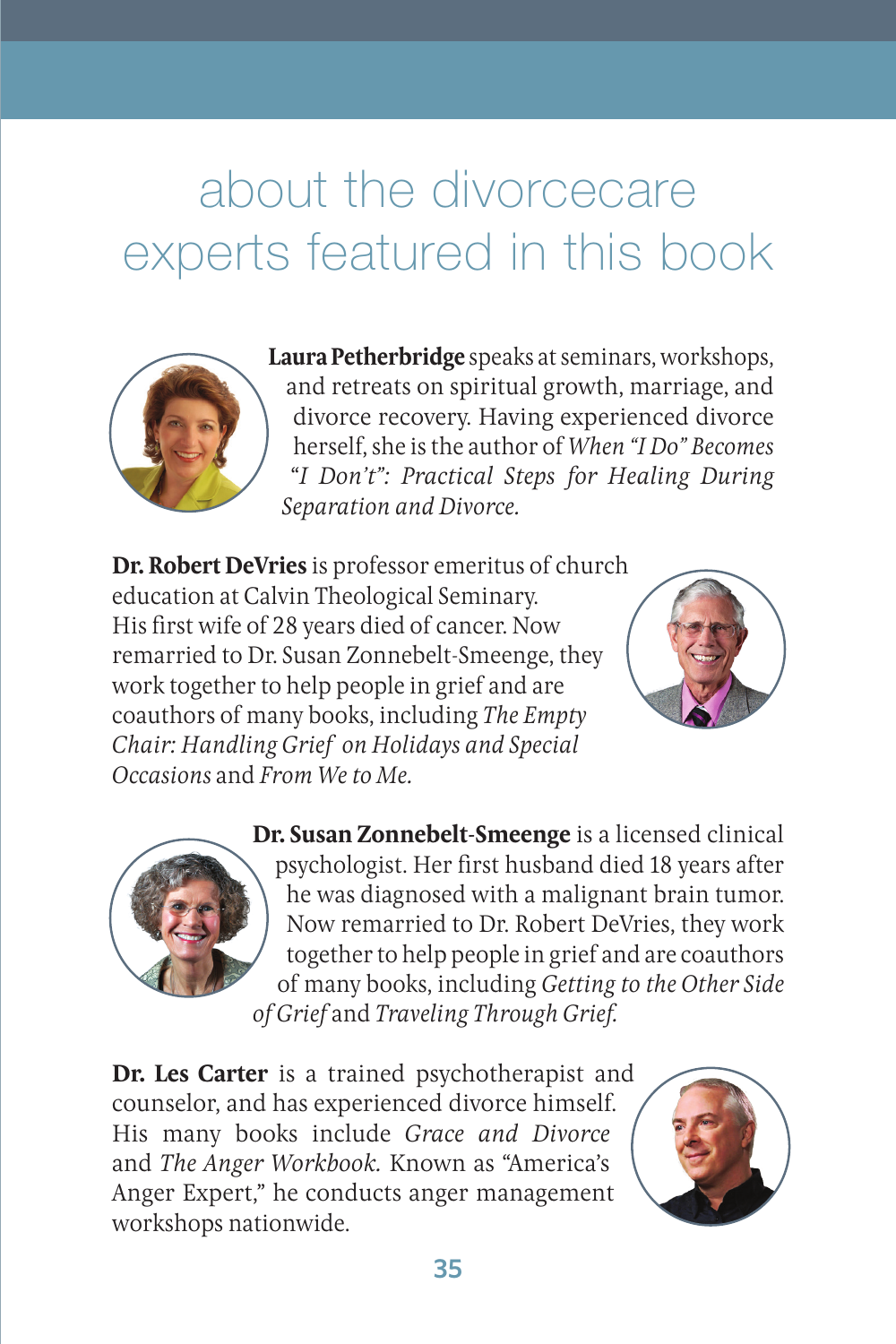## gray divorce crisis



**Dr. Linda Mintle** is a licensed clinical social worker, specializing in marriage and family therapy. She has authored many books, including *Divorce Proofing Your Marriage* and *A Daughter's Journey Home*, and she is the resident expert of ABC Family Channel's *Living the Life*.

**Dr. Ramon Presson** is a certified marriage and family therapist and the founder of LifeChange Counseling and the Marriage Center of Franklin, Tennessee. He has written several books, including *When Will My Life Not Suck?*





**Leslie Vernick** is a licensed counselor, and she has authored several books, including *The Emotionally Destructive Relationship* and *How to Live Right When Your Life Goes Wrong.*

•••